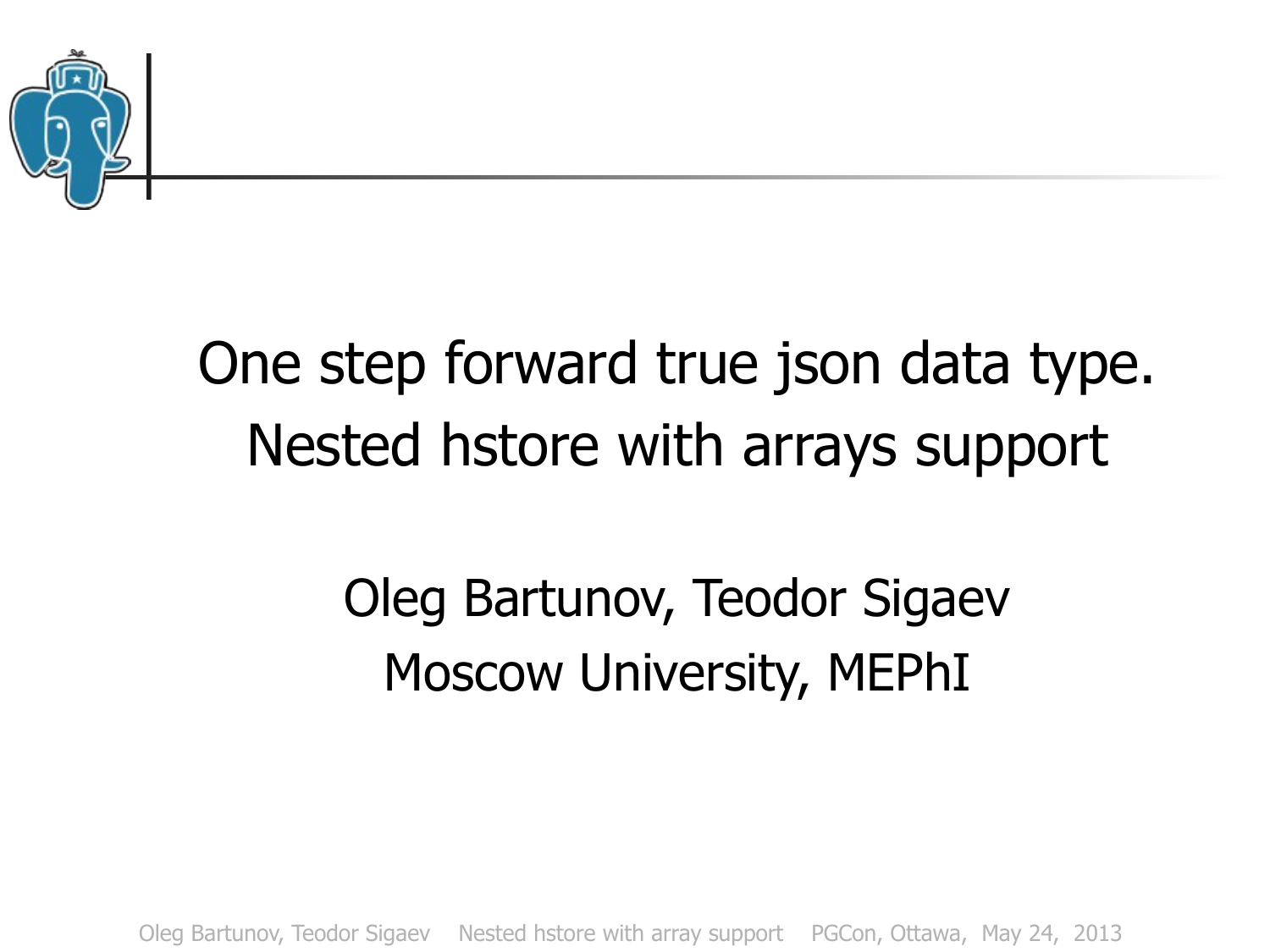

- Teodor Sigaev, Oleg Bartunov
- Sternberg Astronomical Institute of Moscow University, MEPHI
- Major contributions:
	- **PostgreSQL extendability: GiST, GIN, SP-GiST**
	- **Full-text search, Itree, pg\_trgm, hstore, intarray,..**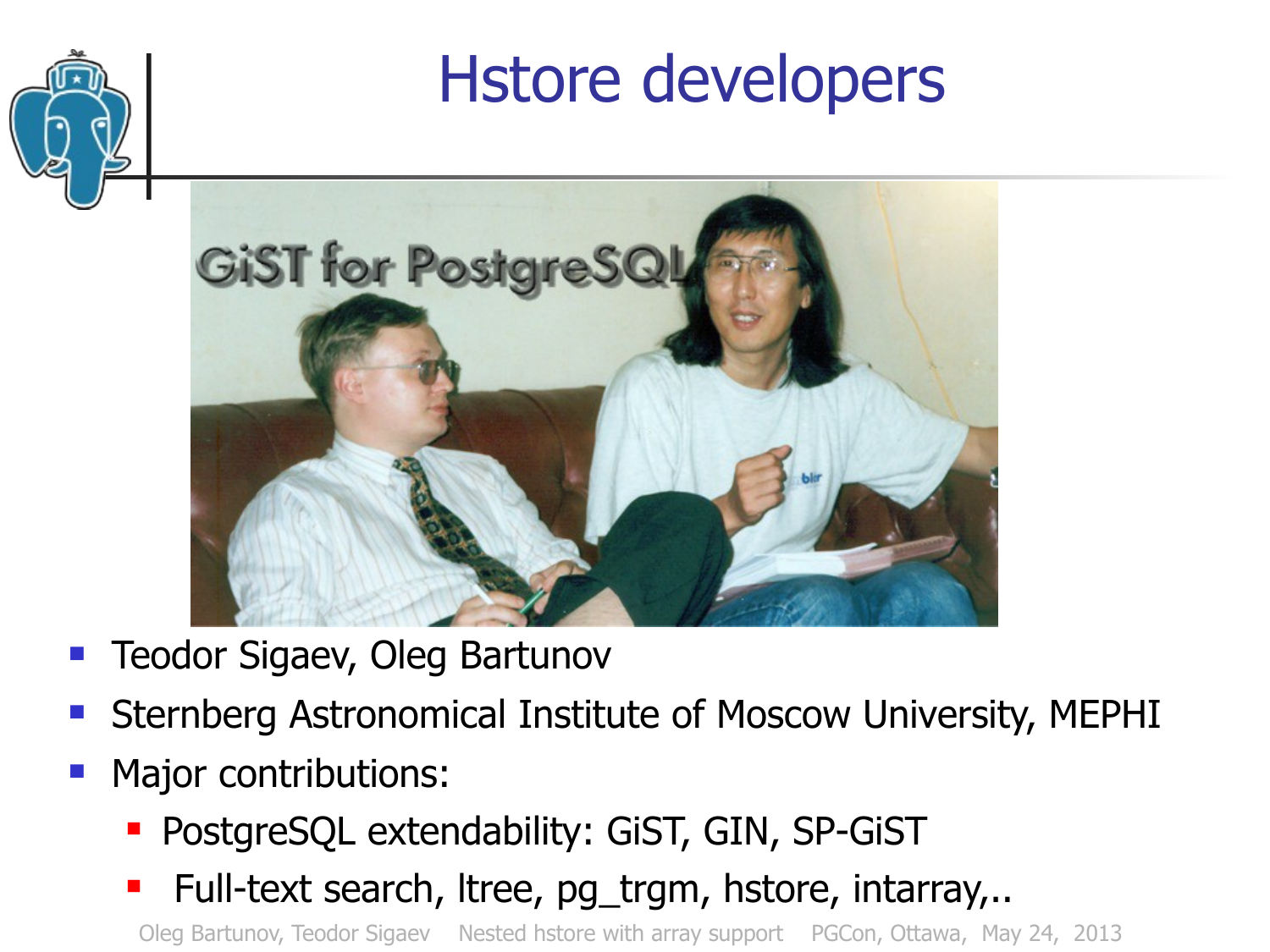



- **Introduction to hstore**
- **History of hstore development**
- **Histore internals**
- **Limitations**
- **Histore operators and functions**
- **Performance study**
- **Summary**
- **Development plans**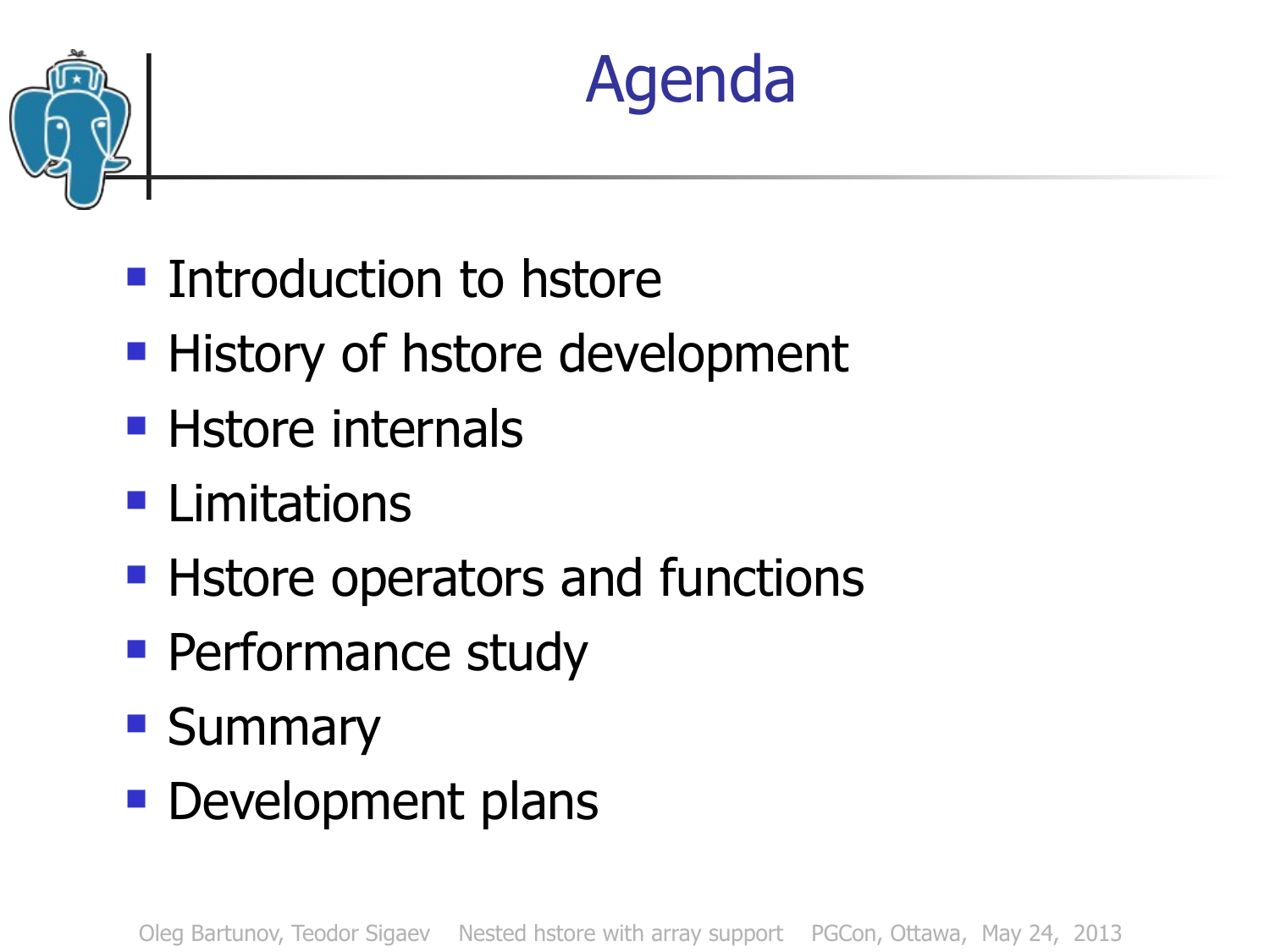

# Introduction to hstore

- $\blacksquare$  Hstore key/value storage (inspired by perl hash) 'a=>1, b=>2'::hstore
	- $\blacksquare$  Key, value strings
	- Get value for key: hstore -> text
	- Operators with index support (GiST, GIN) Check for key: hstore ? text Contains: hstore @> hstore …......check documentations for more ........
	- **Functions for hstore manipulations (akeys, avals,** skeys, svals, each,......)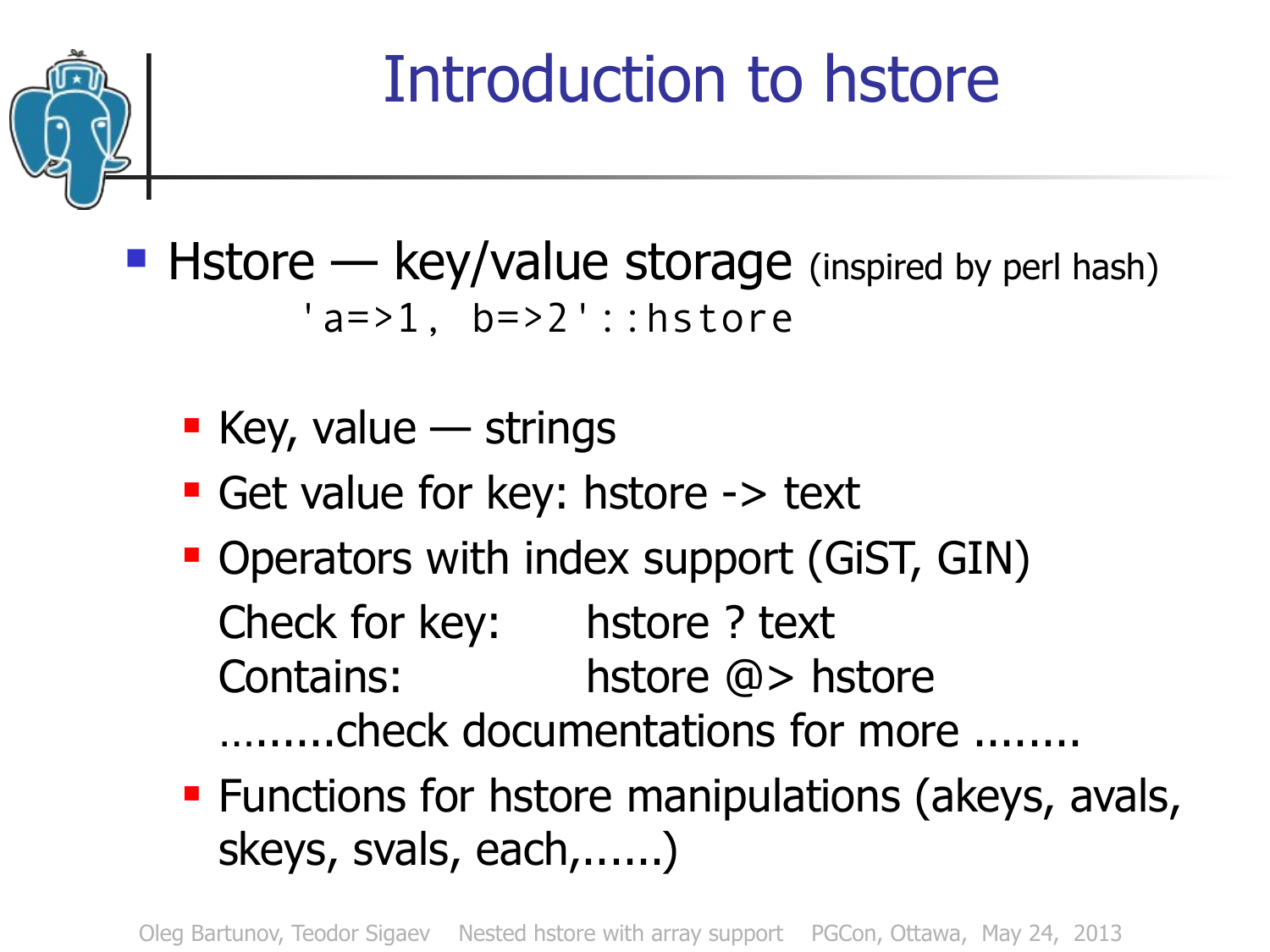## Introduction to hstore

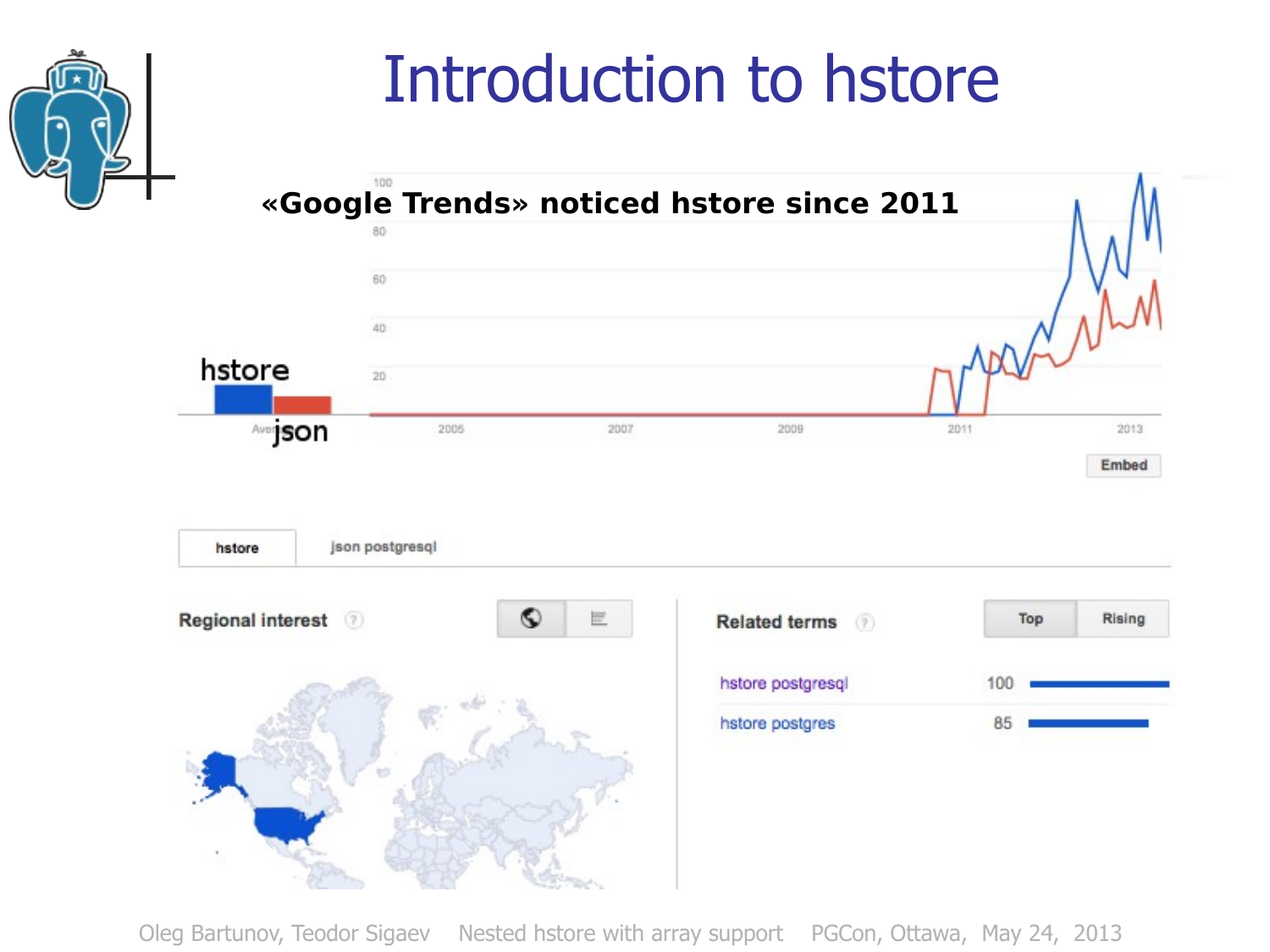# History of hstore development

#### • May 16, 2003  $-$  first version of hstore

```
Date: Fri, 16 May 2003 22:56:14 +0400
From: Teodor Sigaev <teodor@sigaev.ru>
To: Oleg Bartunov <oleg@sai.msu.su>, Alexey Slynko <slynko@tronet.ru>
Cc: E.Rodichev <er@sai.msu.su>
Subject: hash type (hstore)
Готова первайа версия:
zeus:~teodor/hstore.tgz
README написать не успел, поэтому здесь:
1 1/0 TMNa hstore
2 операция hstore->text - извлечение значения по ключу text
select 'a=>q, b=>g'->'a';
 ?
------
 a
3 isexists(hstore), isdefined(hstore), delete(hstore,text) - полный перловый аналог
4 hstore || hstore - конкатенация, аналог в перле %а=(%b, %с);
5 text=>text - возвращает hstore
select 'a' => b':
 ?column?
 "a"=>"b"
```
#### Все примеры есть в sql/hstore.sql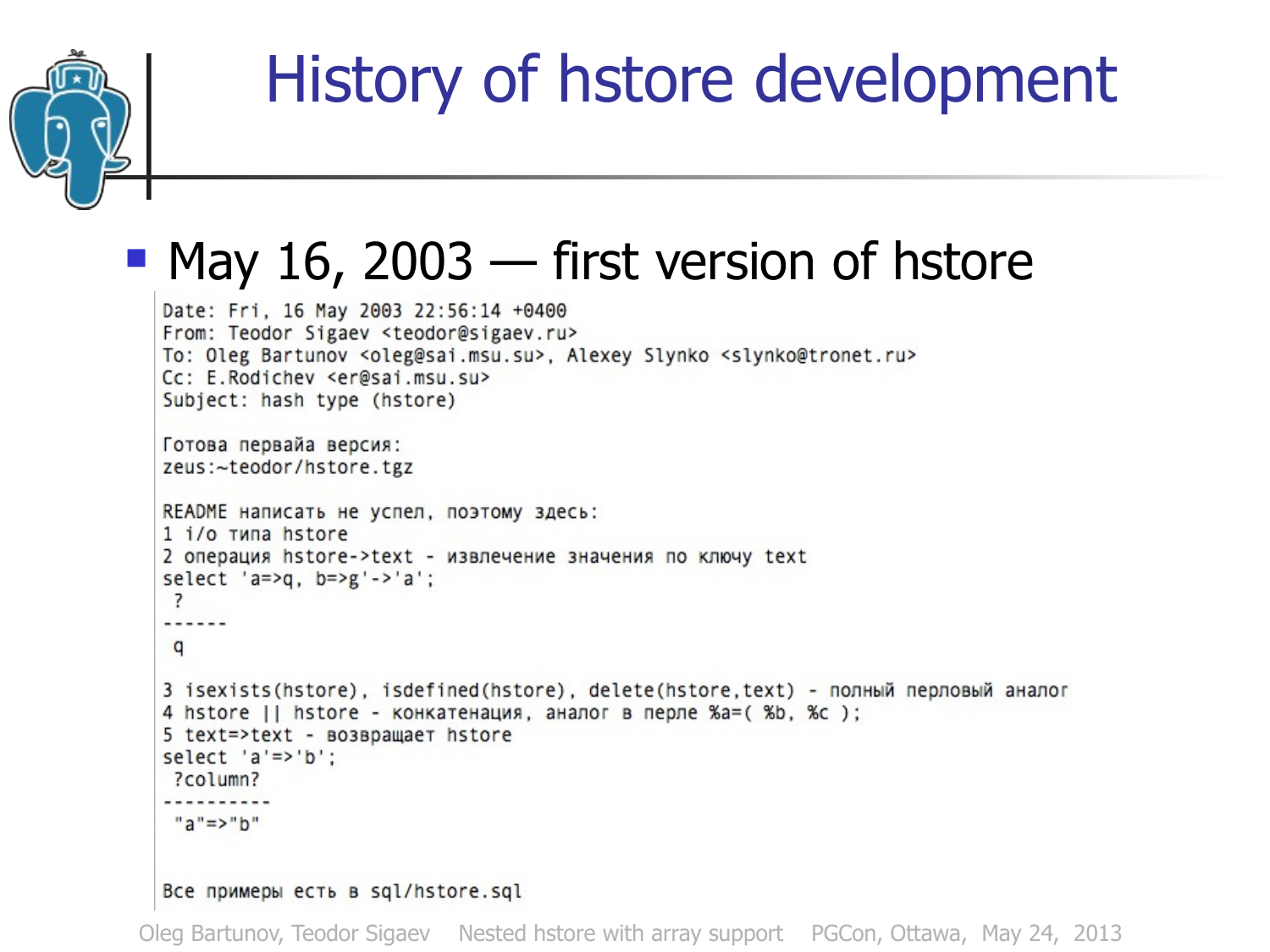

# Introduction to hstore

## ■ Hstore benefits

- **Flexible model for storing a semi-structured data** in relational database
- **Histore drawbacks** 
	- **Too simple model!** Hstore key-value model doesn't supports tree-like structures as json (introduced in 2006, 3 years after hstore)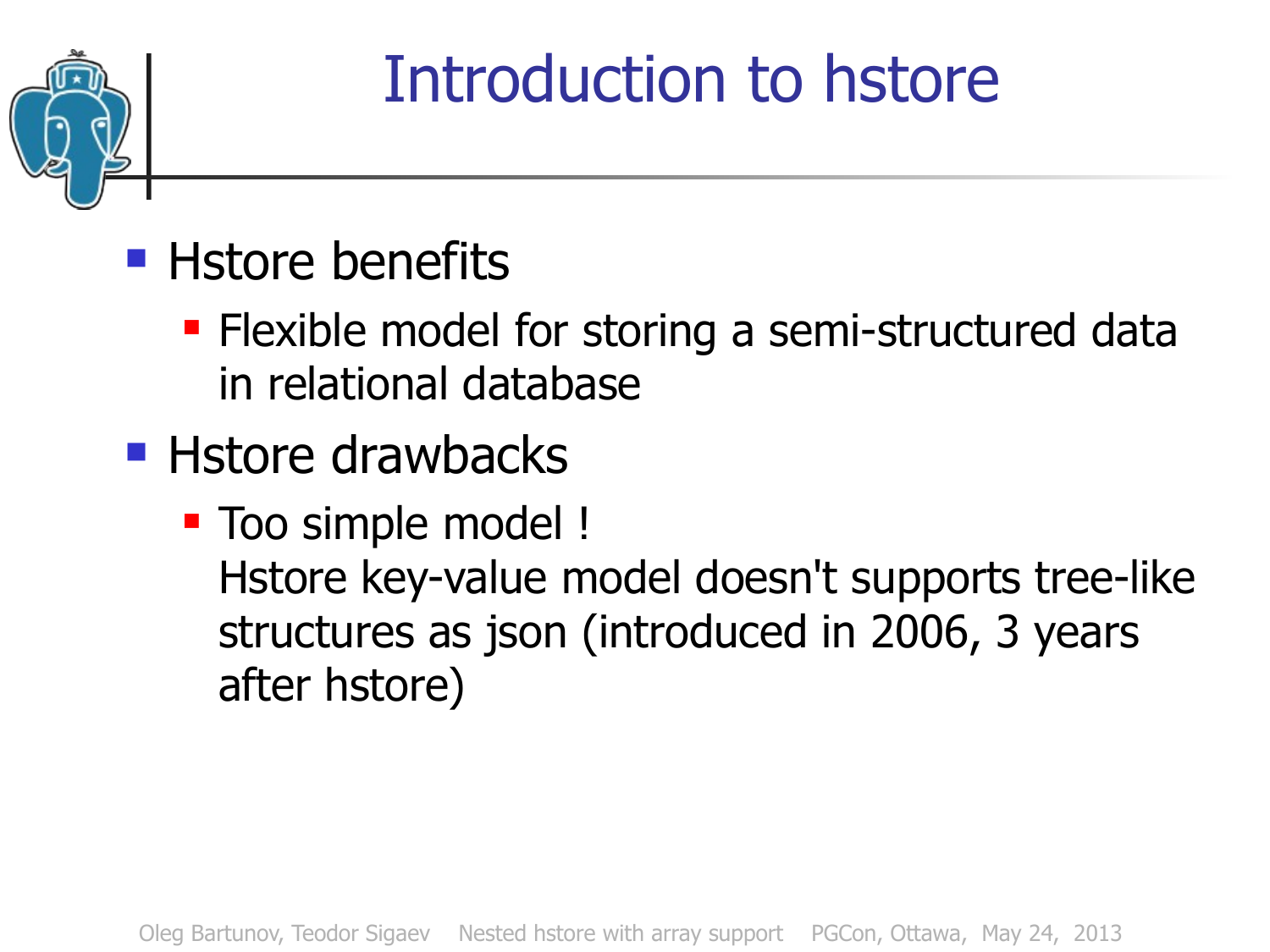

# hstore vs json

- **PostgreSQL already has json since 9.0, which** supports document-based model, but
	- **It's slow, since it has no binary representation** and needs to be parsed every time
	- **Hstore is fast, thanks to binary representation** and index support
	- **It's possible to convert hstore to json and vice** versa, but current hstore is limited to key-value
	- Need hstore with document-based model. Share it's binary representation with json !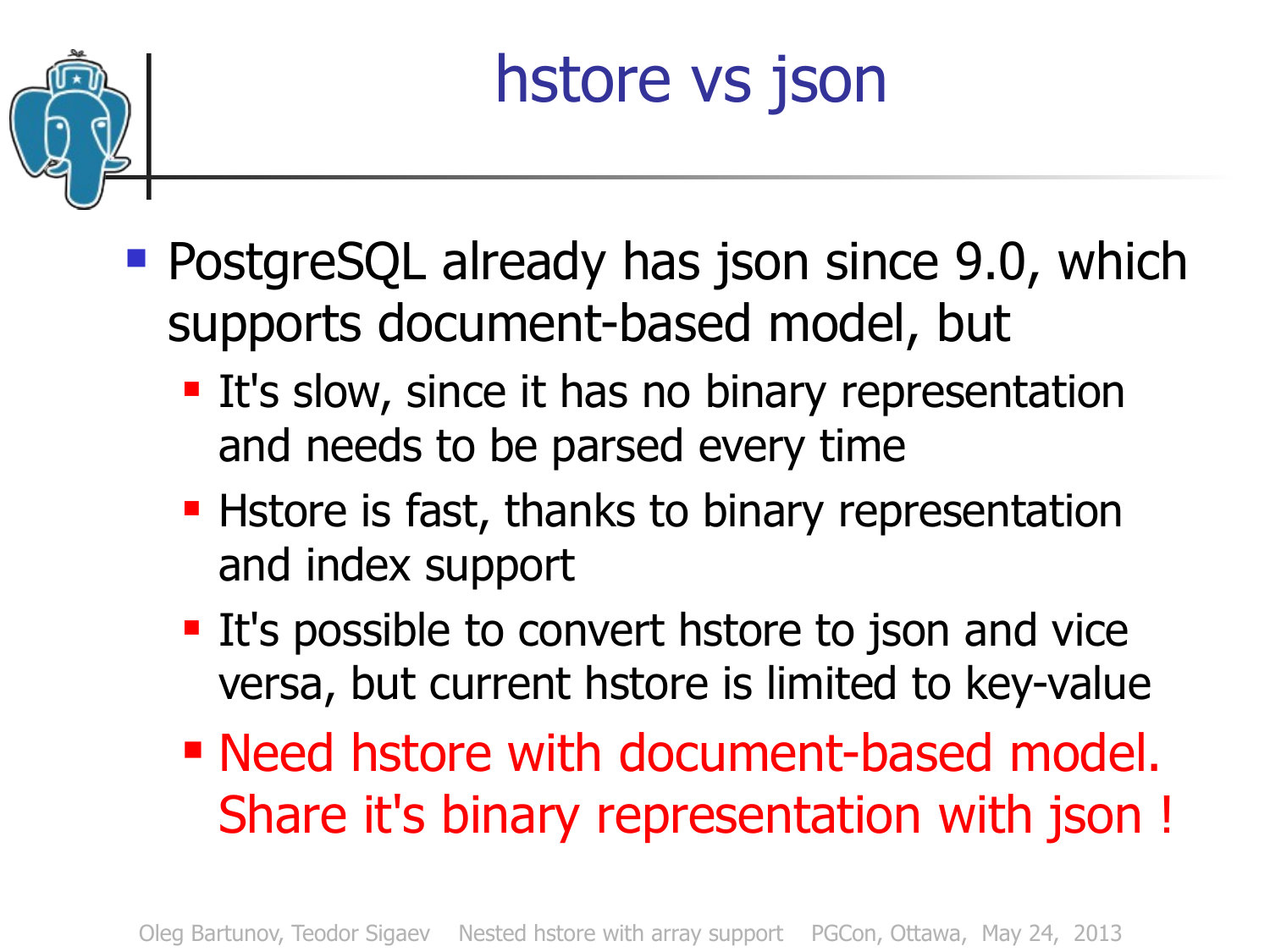

# History of hstore development

- May 16, 2003 first (unpublished) version of hstore for PostgreSQL 7.3
- Dec, 05, 2006 hstore is a part of PostgreSQL 8.2 (thanks, [Hubert Depesz Lubaczewski](http://www.postgresql.org/message-id/9e4684ce0605031006le37a9arca20816dd278f13@mail.gmail.com)!)
- May 23, 2007 [GIN index for hstore](https://www.pgcon.org/2007/schedule/events/22.en.html), PostgreSQL 8.3
- Sep, 20, 2010 Andrew Gierth [improved hstore,](http://www.postgresql.org/message-id/87hc1xi9gd.fsf@news-spur.riddles.org.uk) PostgreSQL 9.0
- May 24, 2013 [Nested hstore with array support,](https://www.pgcon.org/2013/schedule/events/518.en.html) key->value model → document-based model PostgreSQL 9.4(?)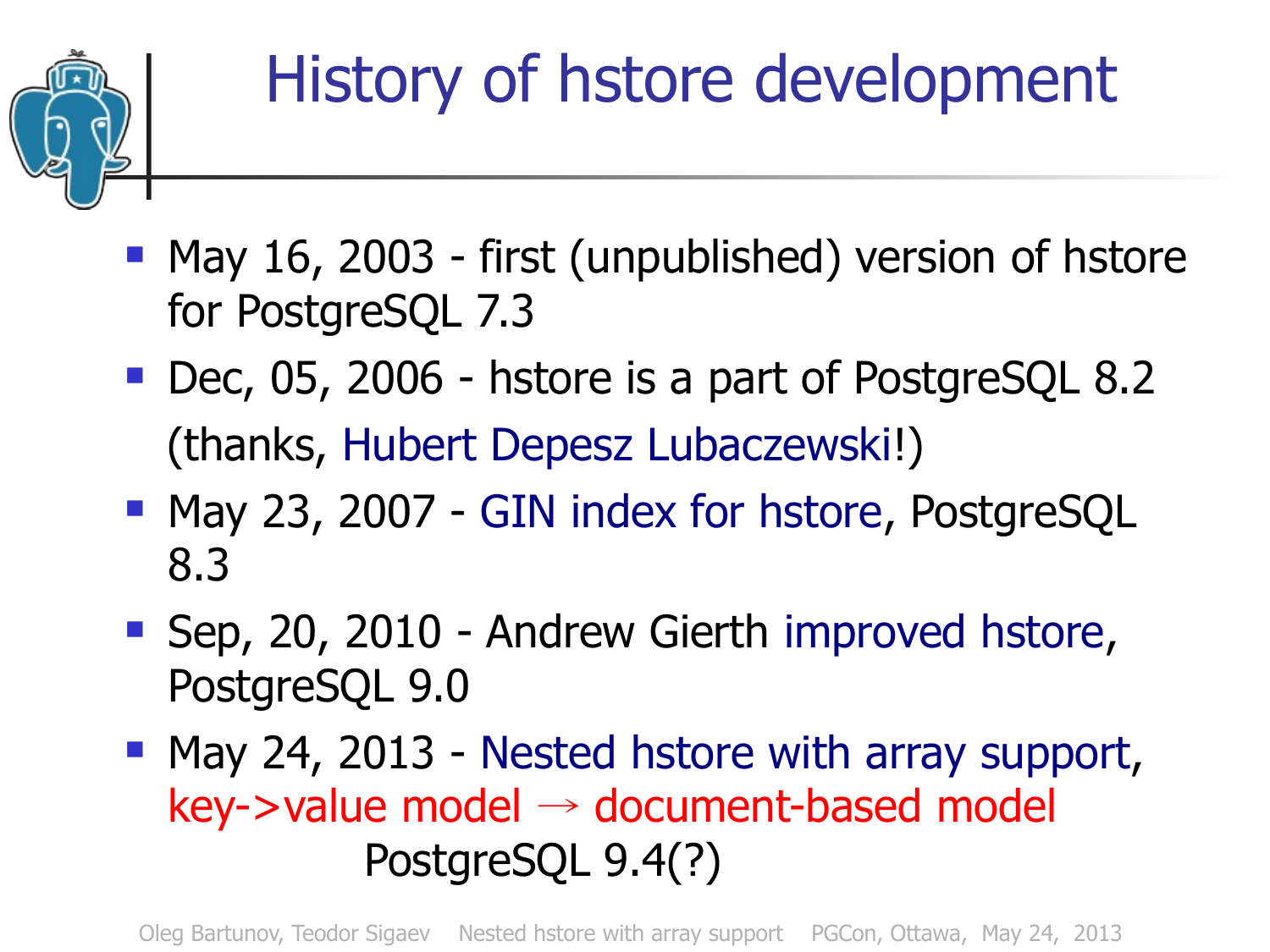Hstore syntax

**Hash-like:** 

$$
a = > 1' \qquad \{a = > 1\}'
$$
  
\n
$$
a = > b, b = > c' \quad \{a = > b, b = > "c" \}'
$$

**Array-like:** 

'a' '{a}' '[a]' 'a,b' '{a,b}' '[a,b]'

#### $\blacksquare$  "a=>b"' — array or hash?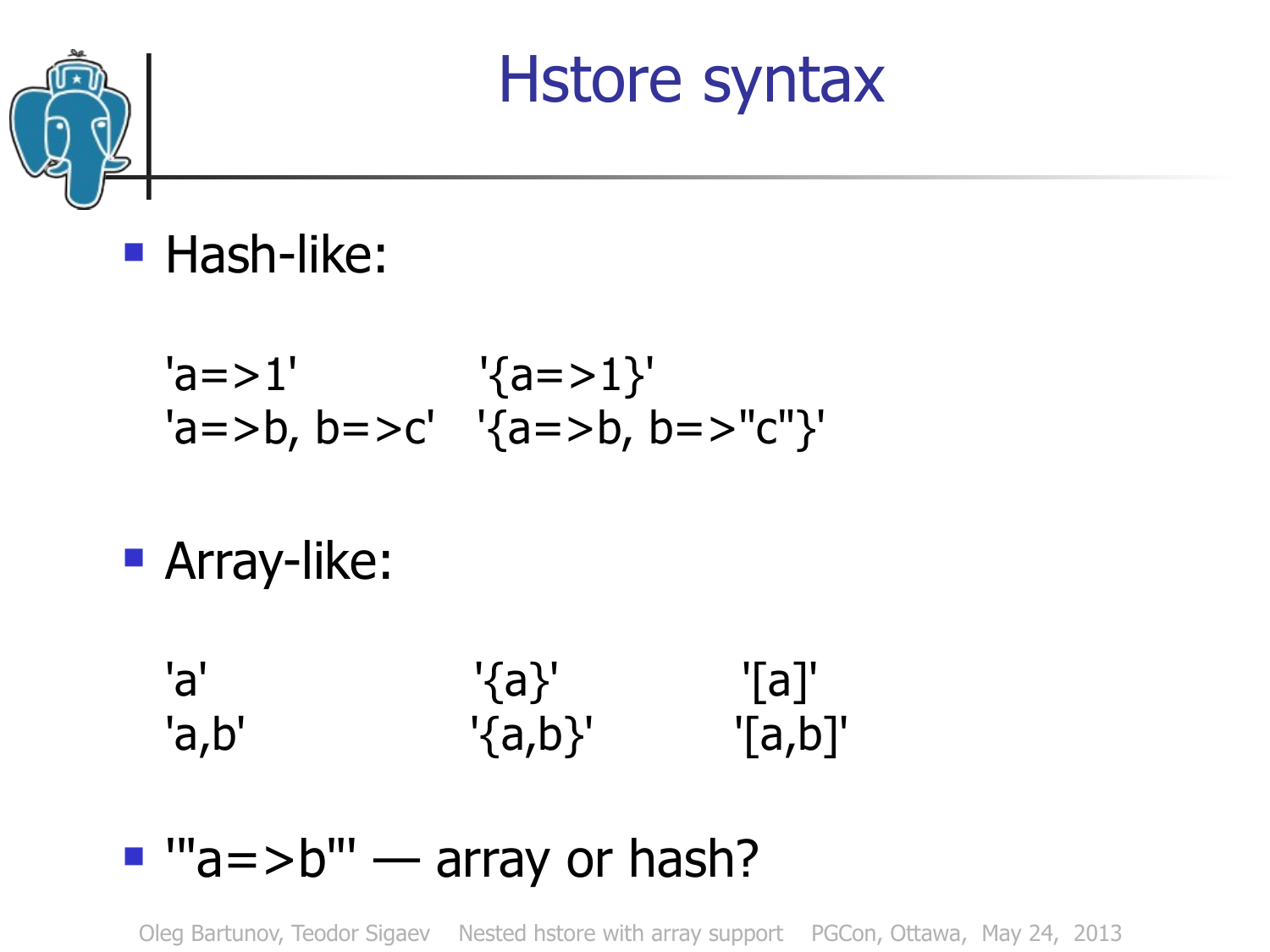

Hstore syntax

**E** Combination of hash-like and array-like

$$
\{a = > 1\}, \{1, 2, 3\}, \{c = > \{d, f\}\}'
$$

**Nested hstore always requires** brackets/braces

$$
a = > 1, c = > {b = > 2} \n'a = > 1, c = > [b, 2] \n'a = > 1, c = > {b, 2}
$$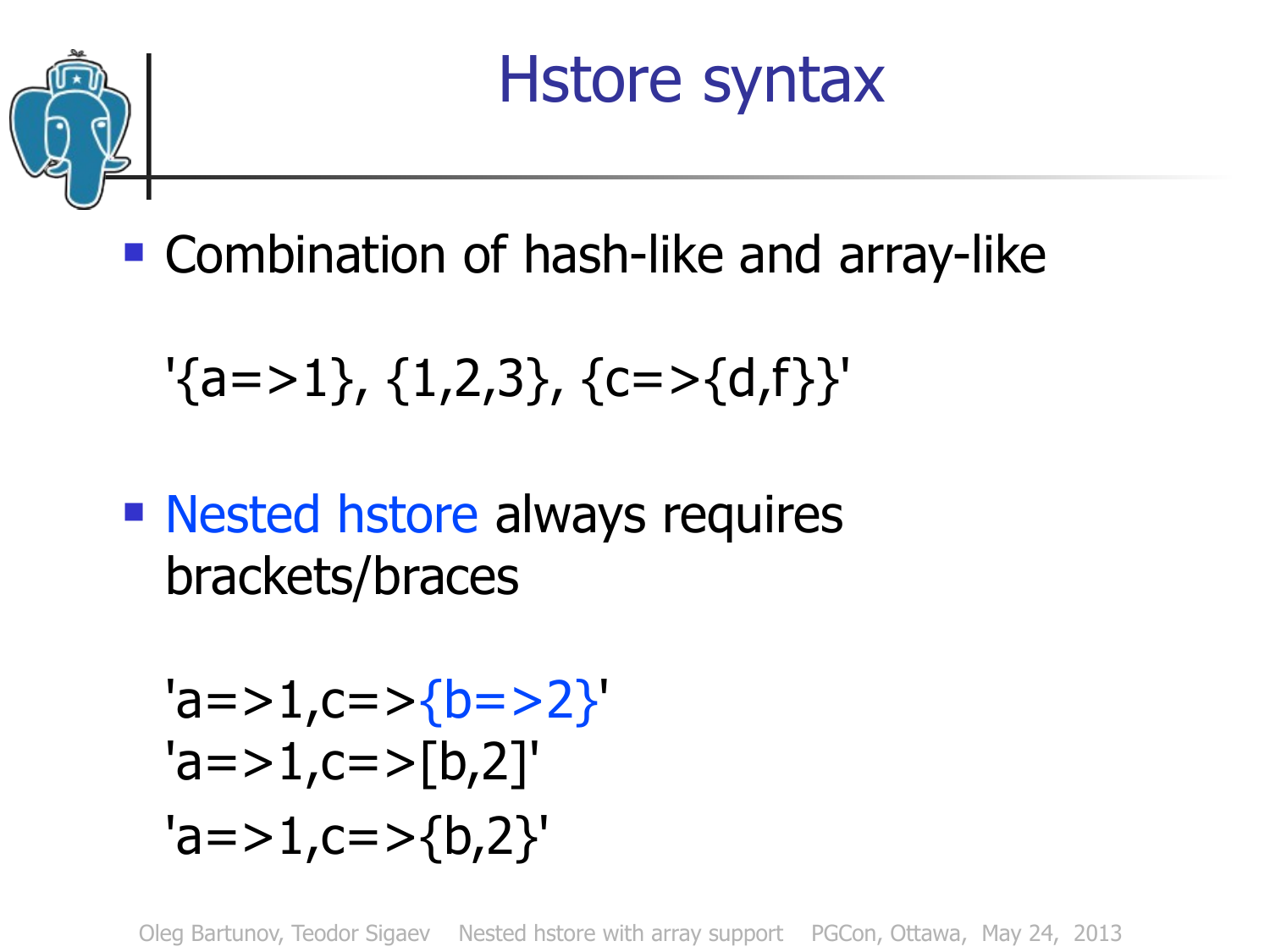

#### **Current: HStore's internals**

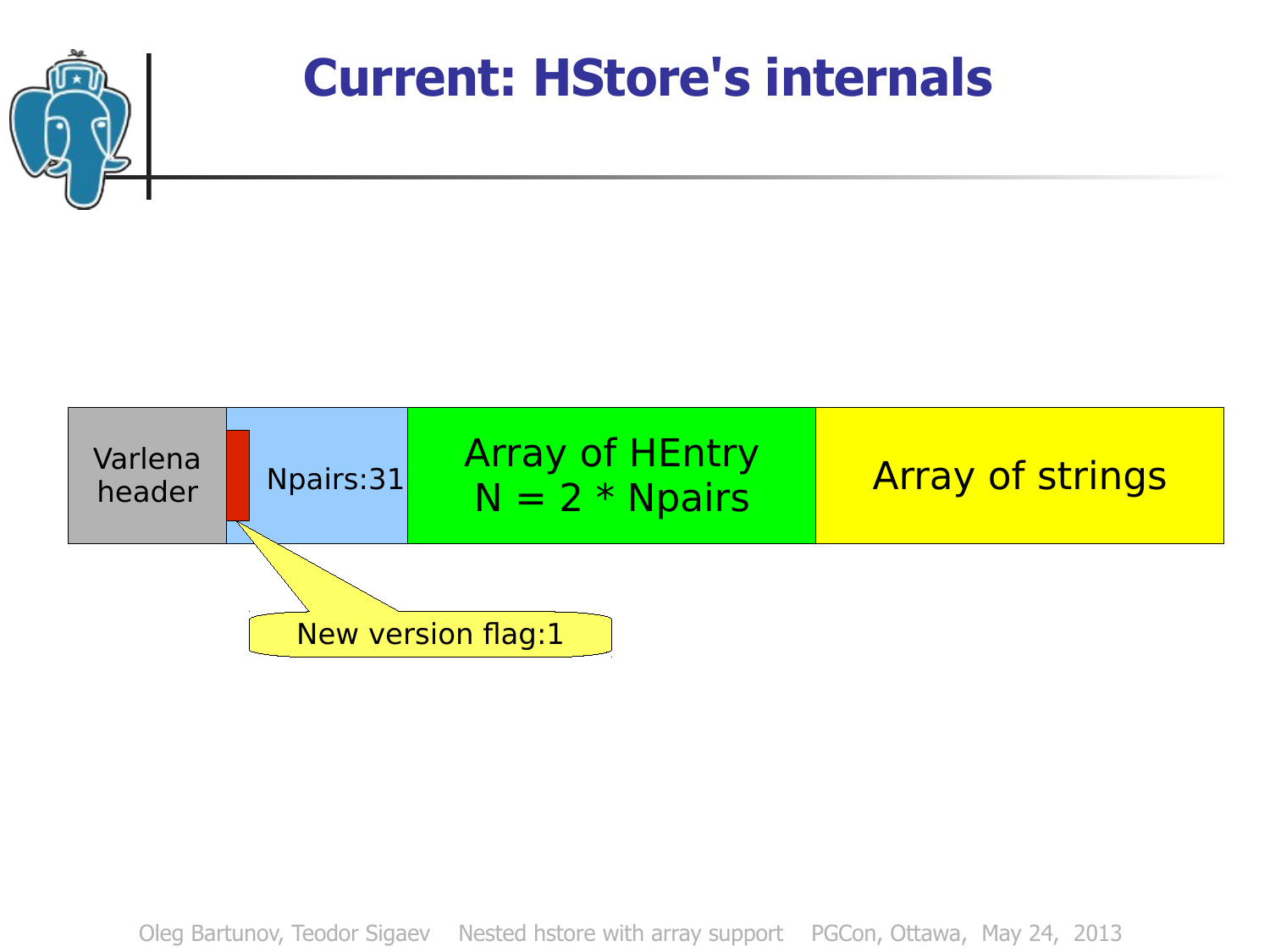

Current: HEntry

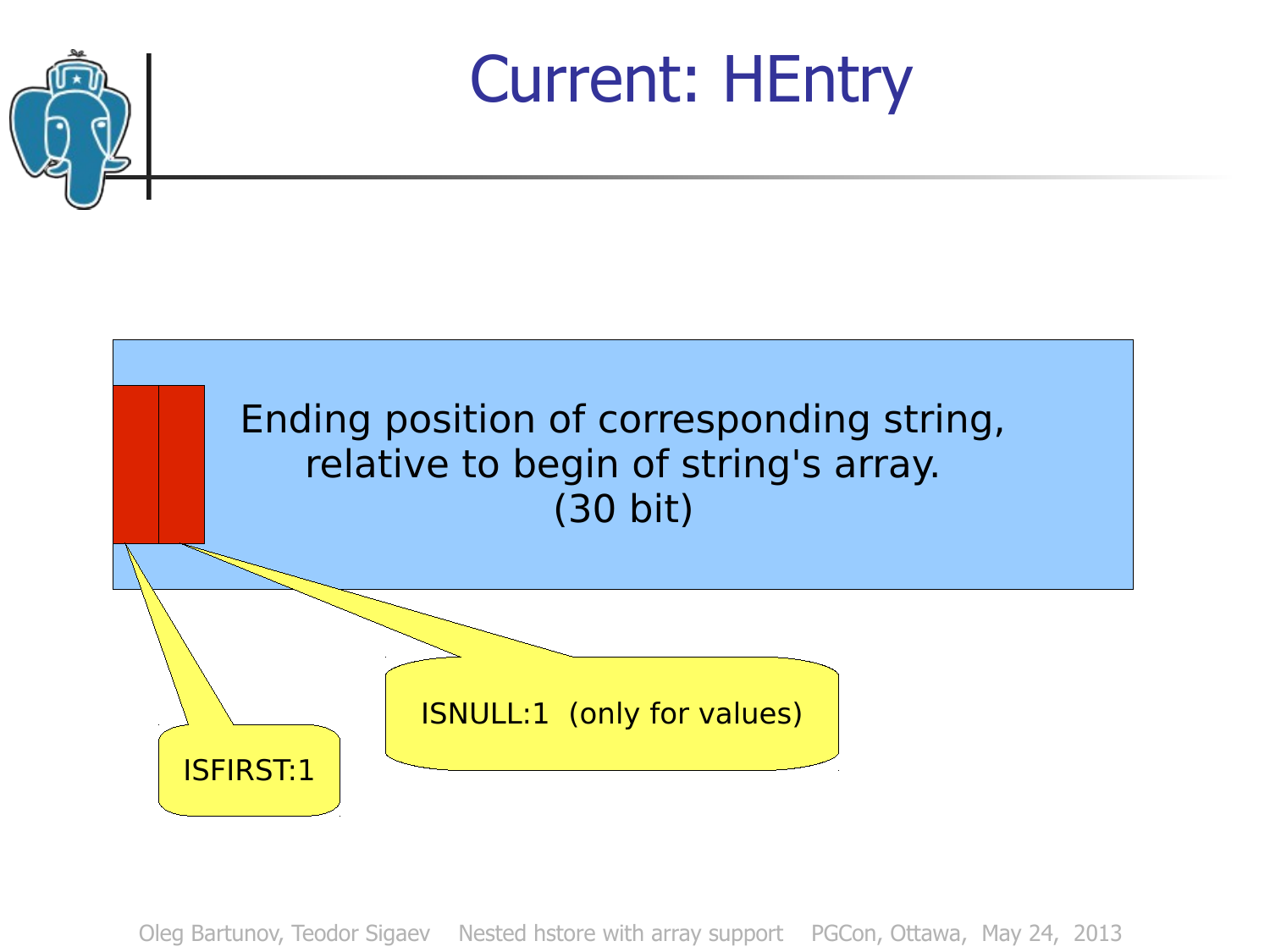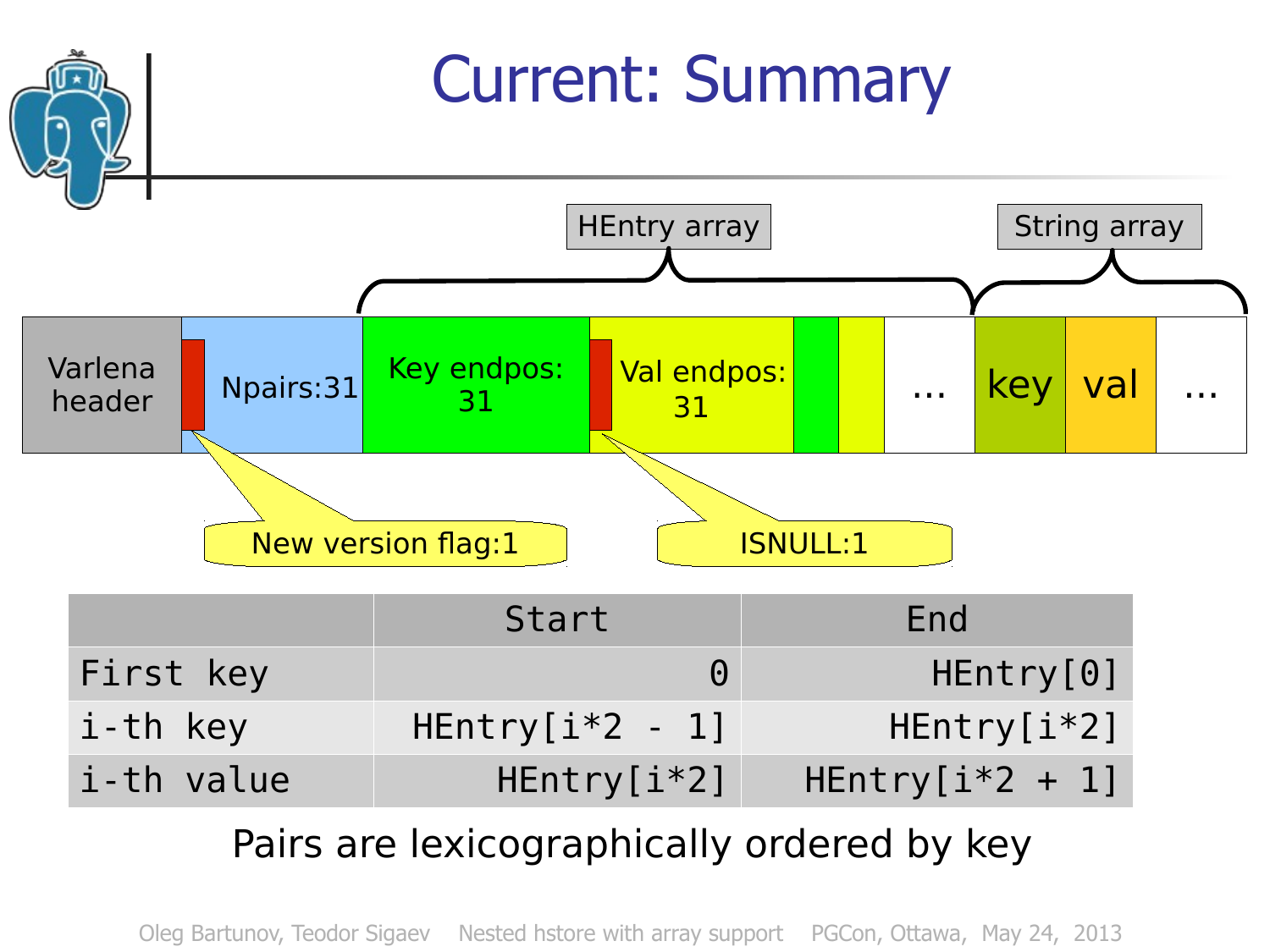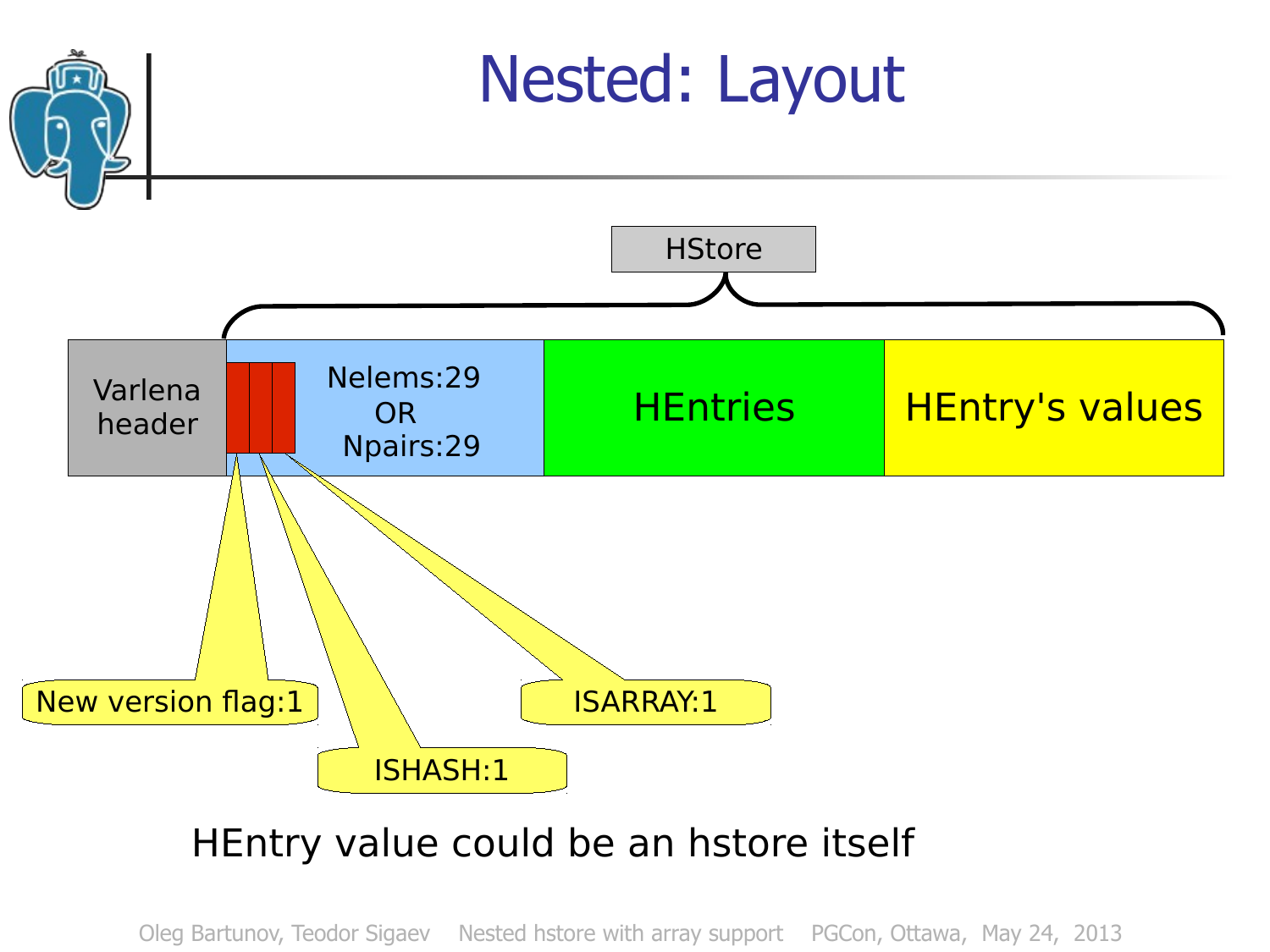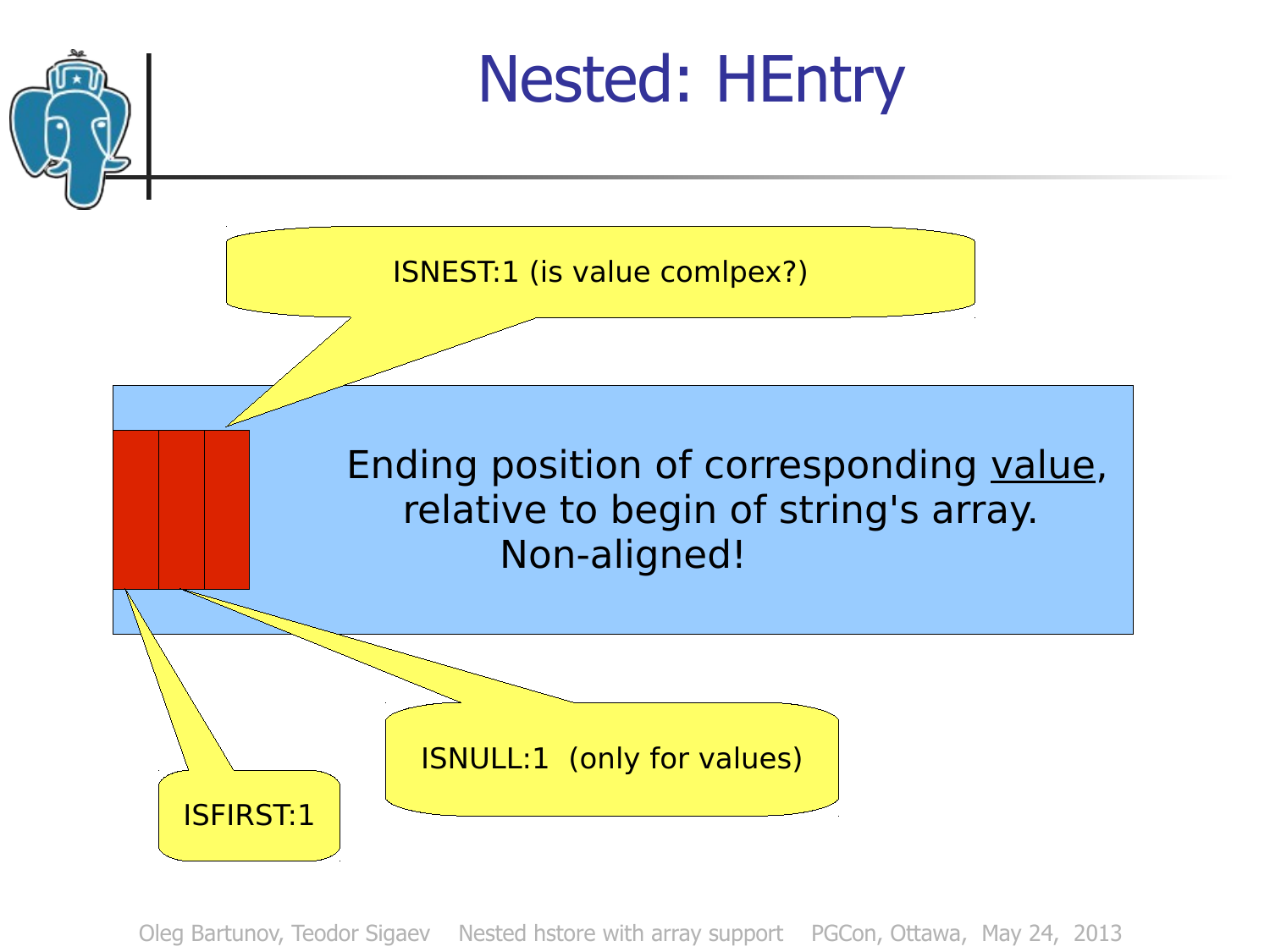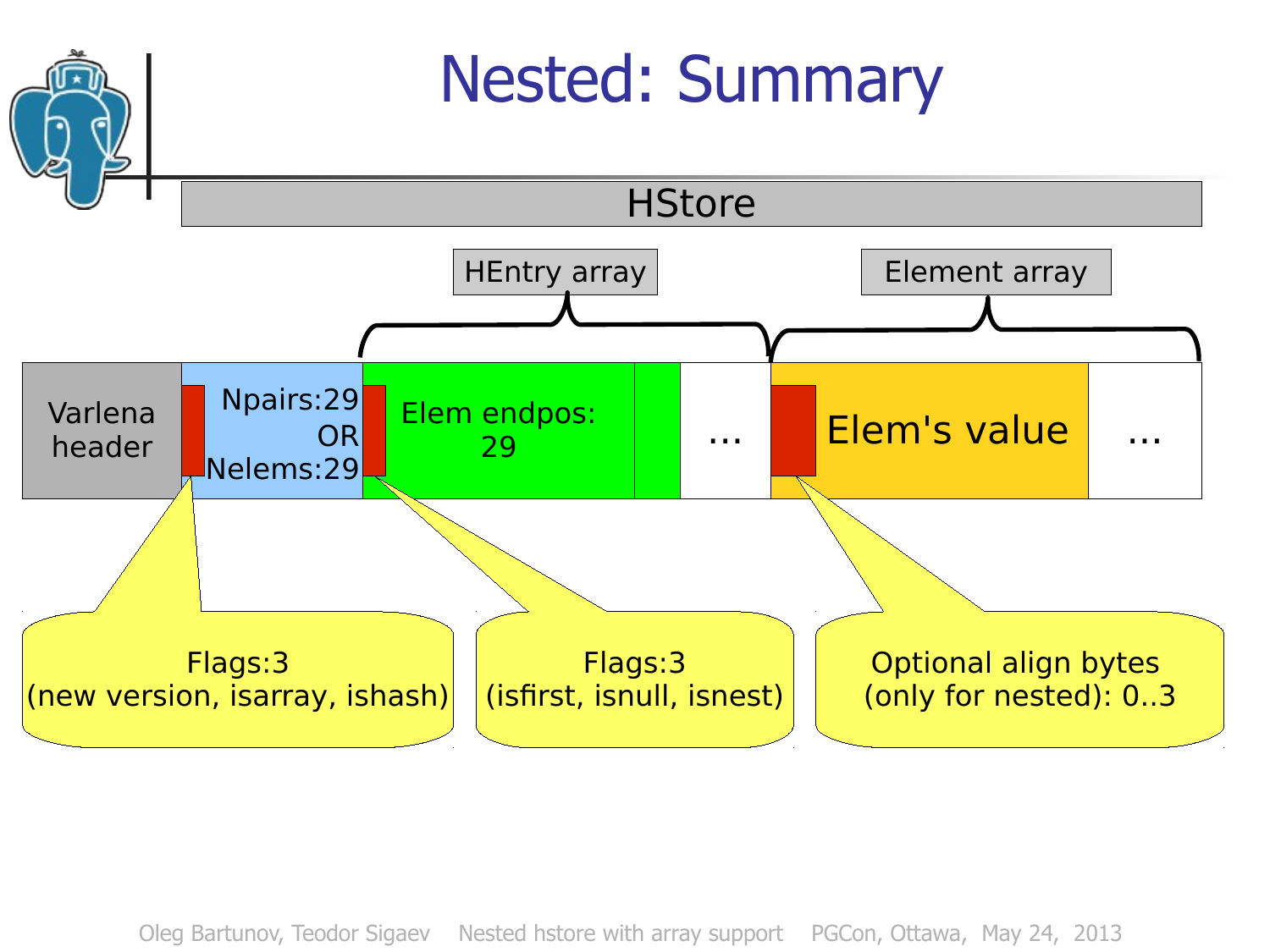

Nested: Access

#### For complex value start  $=$  INTALING(start)

| <b>HASH</b> | Start                                   | End           |
|-------------|-----------------------------------------|---------------|
| First key   | $\Theta$                                | HEntry[0]     |
| i-th key    | $HEntry[i*2 - 1]$                       | $HEntry[i*2]$ |
| i-th value  | $align(HEntry[i*2])$ HEntry $[i*2 + 1]$ |               |

Pairs are lexicographically ordered by key

| <b>ARRAY</b> | Start                  | End       |
|--------------|------------------------|-----------|
| First elem   |                        | HEntry[0] |
| i-th elem    | $align(HEntry[i - 1])$ | HEntry[i] |

#### Elements are not ordered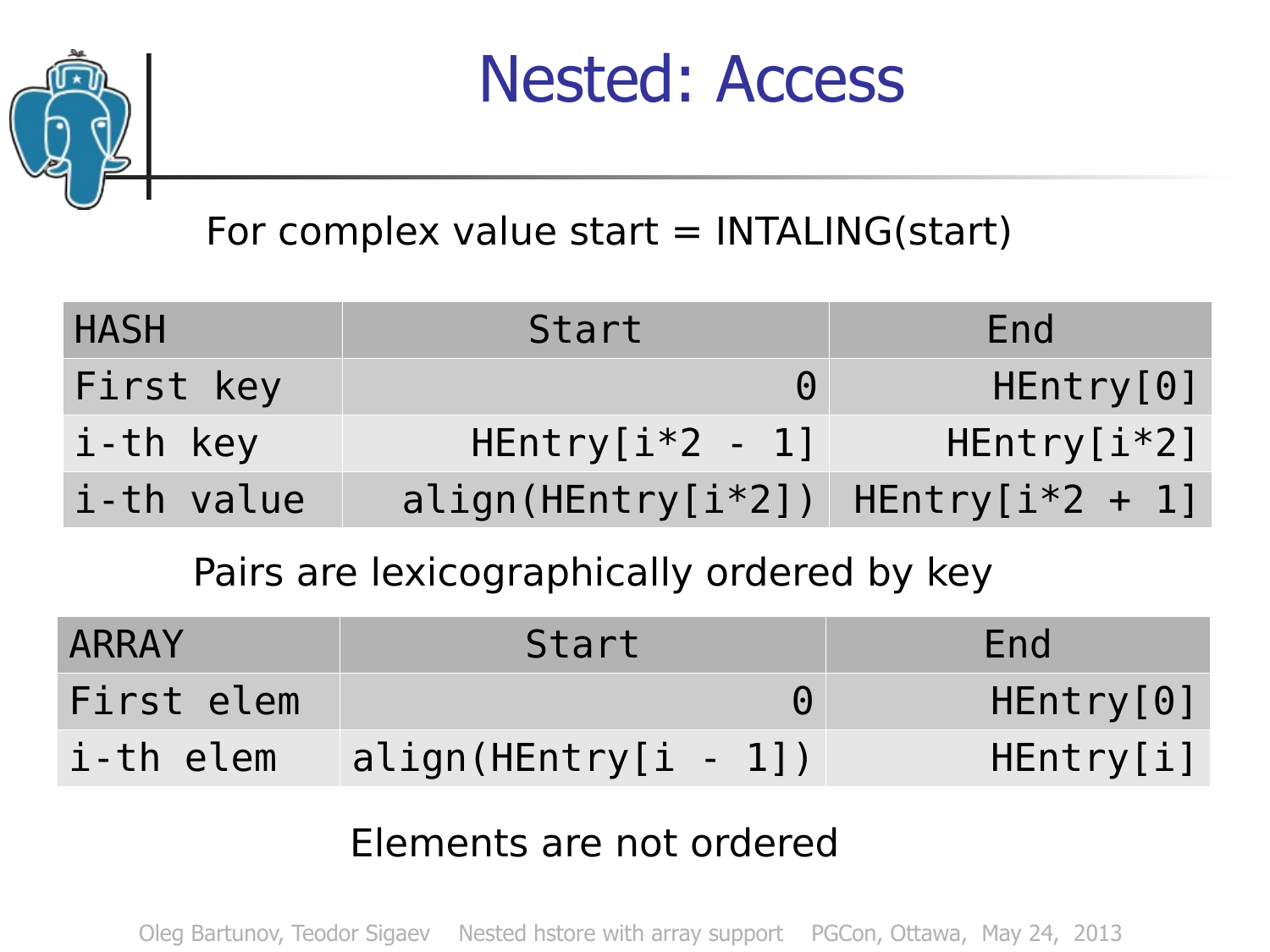

## Hstore limitations

- **Levels: unlimited**
- Number of elements in array:  $2^2$
- Number of pairs in hash: 2^29
- **Length of string: 2^29 bytes**
- **Length of nested hash or array: 2^29 bytes**

## $2^{\wedge}29$  bytes = 512 MB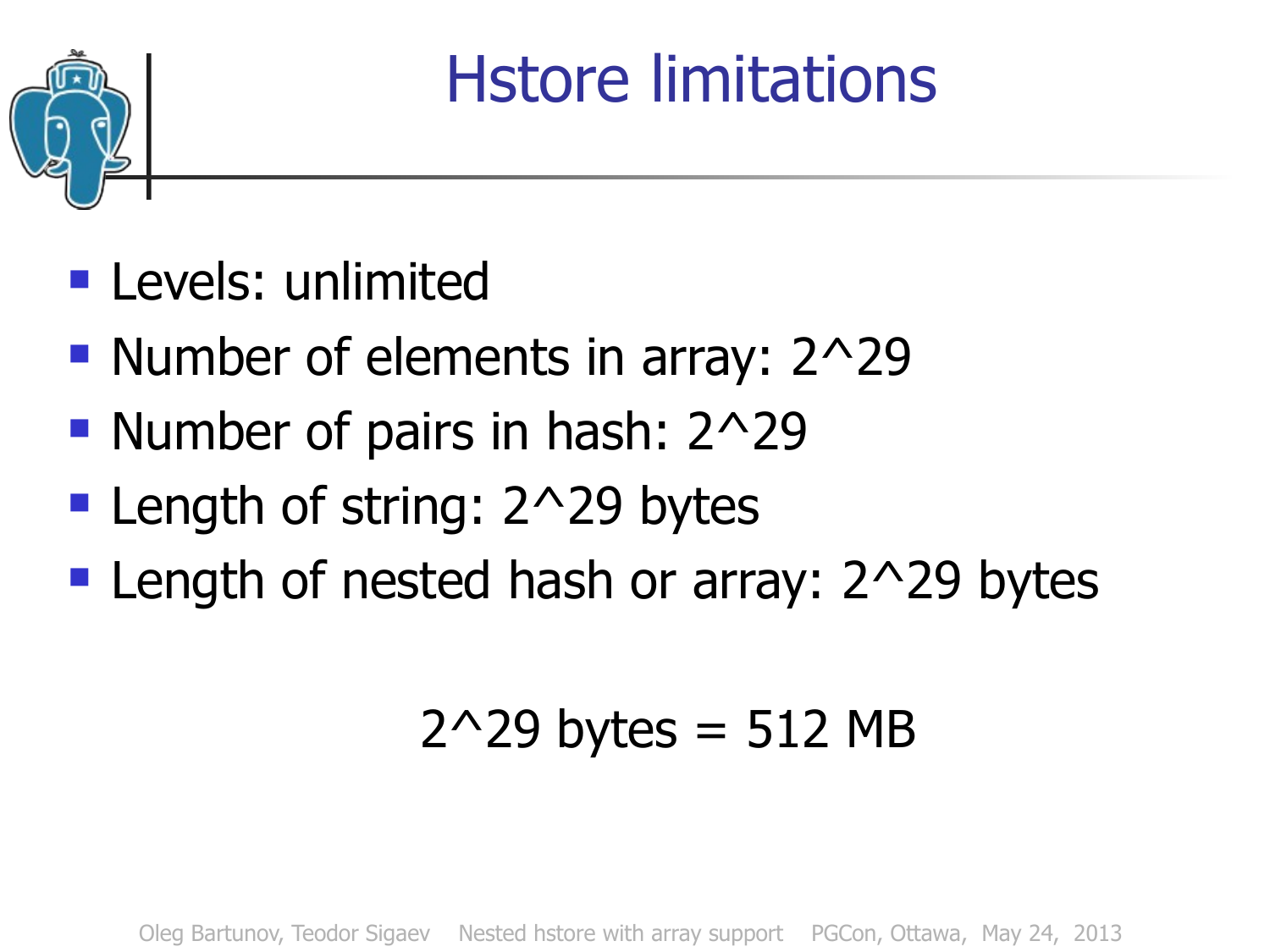

# **Compatibility**

- **HIStore as type is absolutely [pg\_]upgrade**friendly (ISHASH bit could be set automatically, current version will always contains zeros)
- It's also true for GIN indexes: instead of KV notation it uses KVE
- **If's not true for GiST: old version doesn't uses KV** notation, now it uses KVE. Indexes should be recreated.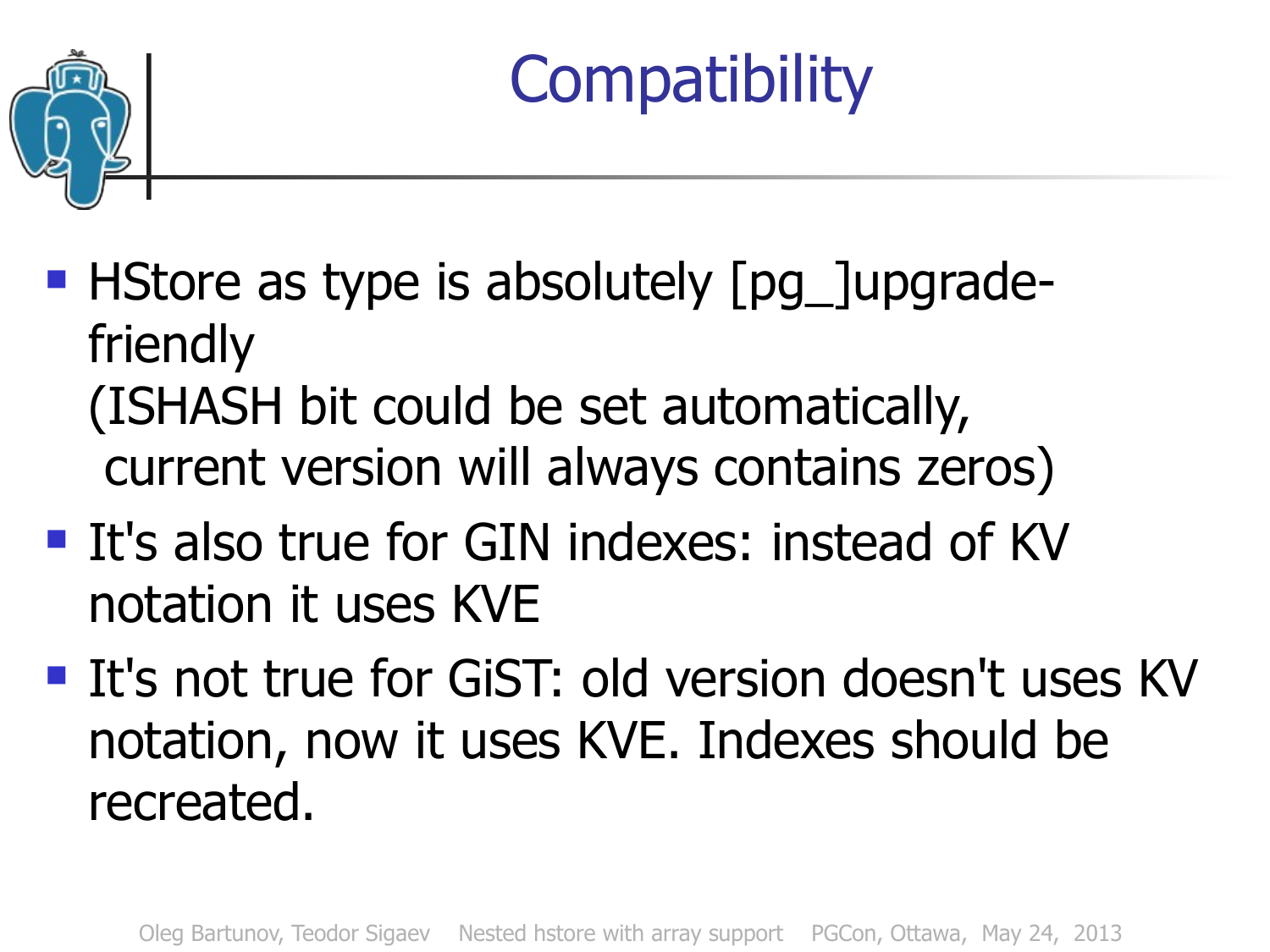

hstore

--------------------------------------------------

**[**{"a"=>"1"}, **[**"1", "2", "3"**]**, {"c"=>**[**"d", "f"**]**}**]**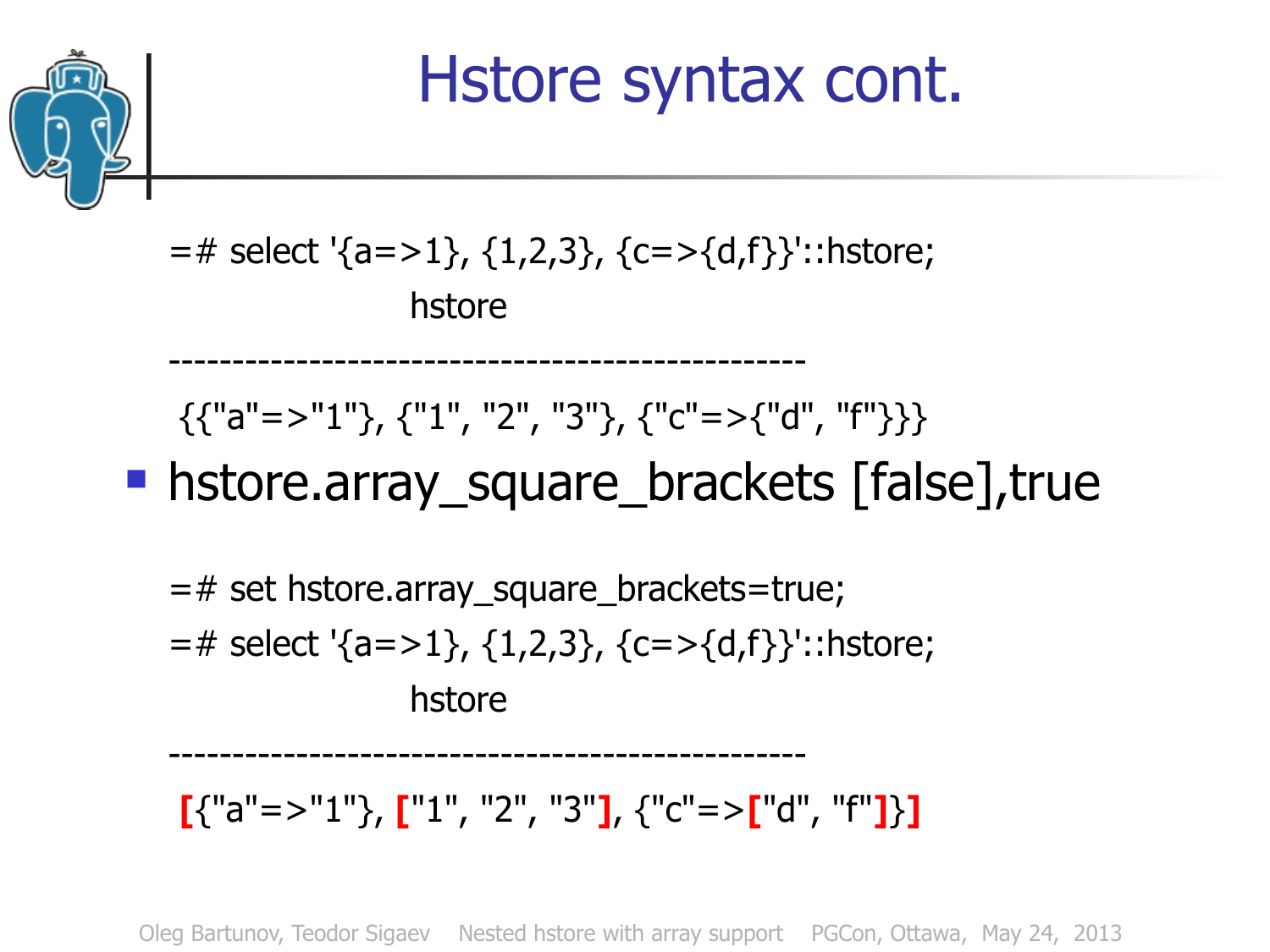

## Hstore syntax cont.

#### **• hstore.root array decorated [true], false**

=# set hstore.root\_array\_decorated=false;

postgres=# select '{a=>1}, {1,2,3}, {c=>{d,f}}'::hstore;

hstore

------------------------------------------------

 $\{$ "a"=>"1"}, ["1", "2", "3"],  $\{$ "c"=>["d", "f"]}

## **h** hstore.root hash decorated true, [false]

=# set hstore.root\_hash\_decorated=true;

postgres=# select 'a=>1'::hstore;

hstore

------------

 ${''a}=">='1"$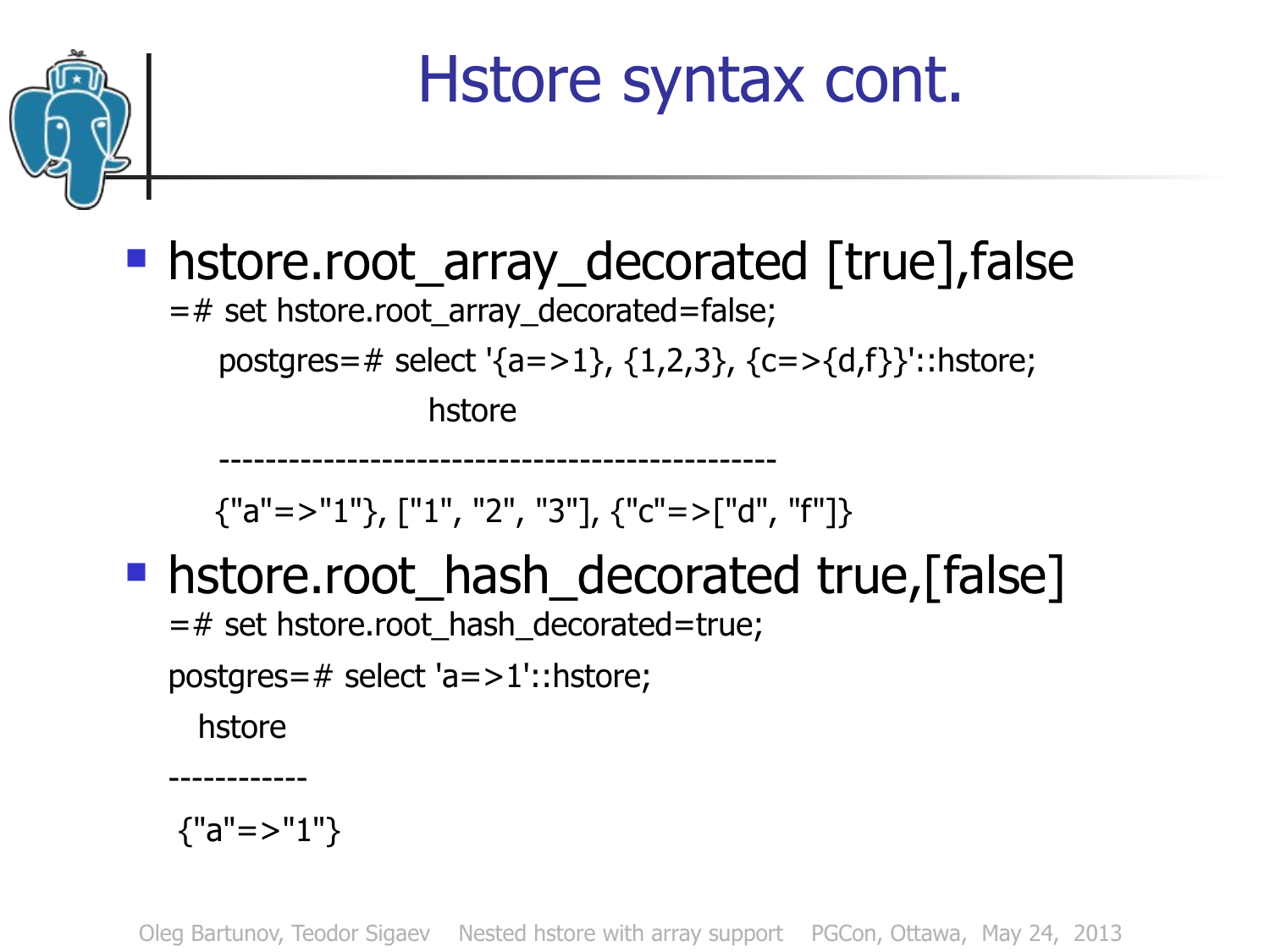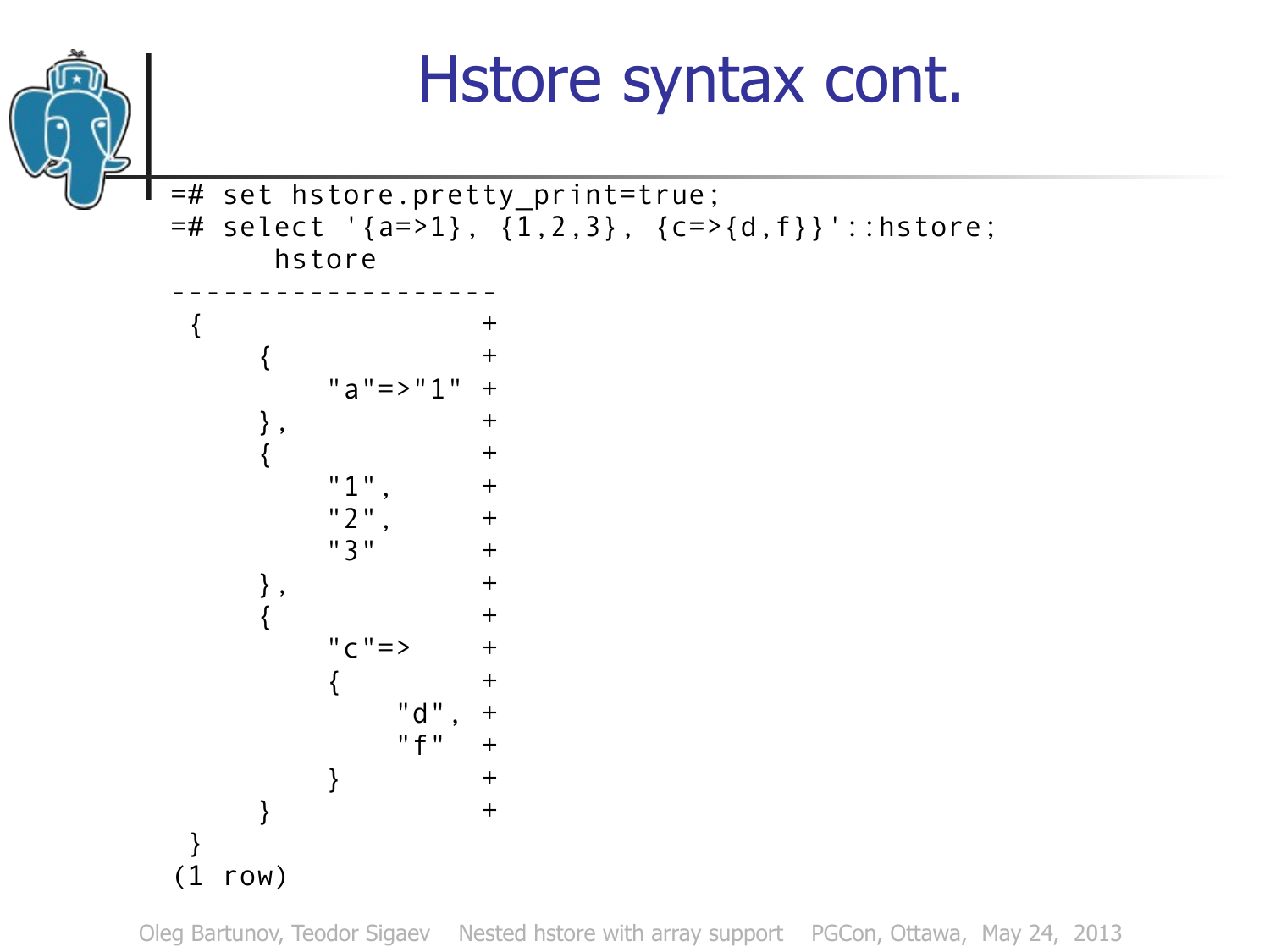

#### Get value by key

■ text hstore -> text =# select 'a=>1,b=>{c=>3,d=>{4,5,6}},1=>f'::hstore -> 'b'; ?column?

"c"=>"3", "d"=>{"4", "5", "6"}

--------------------------------------

**• hstore hstore %> text** =# select 'a=>1,b=>{c=>3,d=>{4,5,6}},1=>f'::hstore %> 'a'; ?column?

{"1"}

----------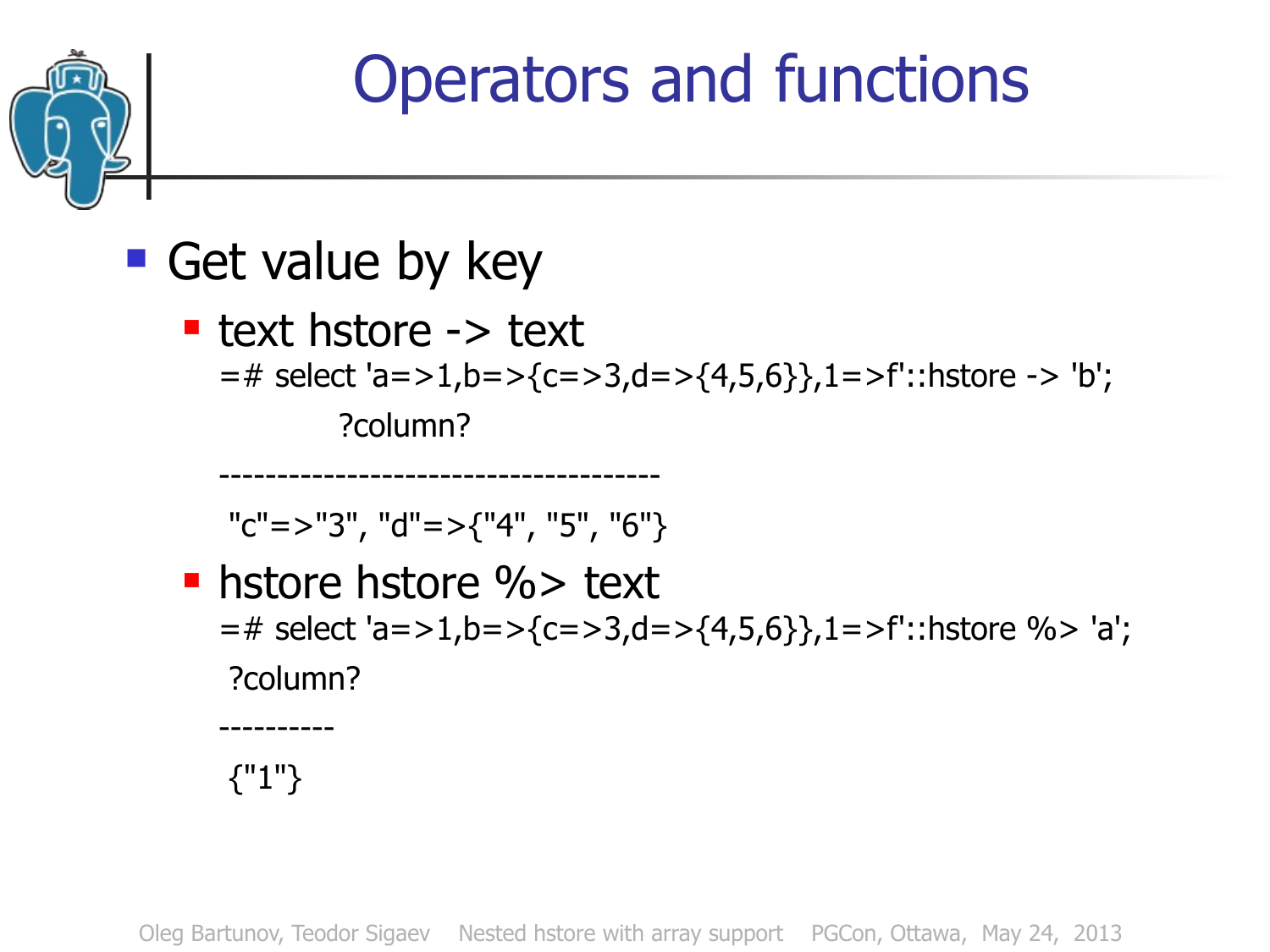

#### Get value by path

## **Ext hstore**  $#$ **> path**

=# select 'a=>1,b=>{c=>3,d=>{**4**,5,6}},1=>f'::hstore #> '{b,d,0}'; ?column?

#### 4

**• hstore hstore**  $\#%$  **path** =# select 'a=>1,b=>{c=>3,d=>**{4,5,6}**},1=>f'::hstore #%>'{b,d}'; ?column?

{"4", "5", "6"}

------------------

----------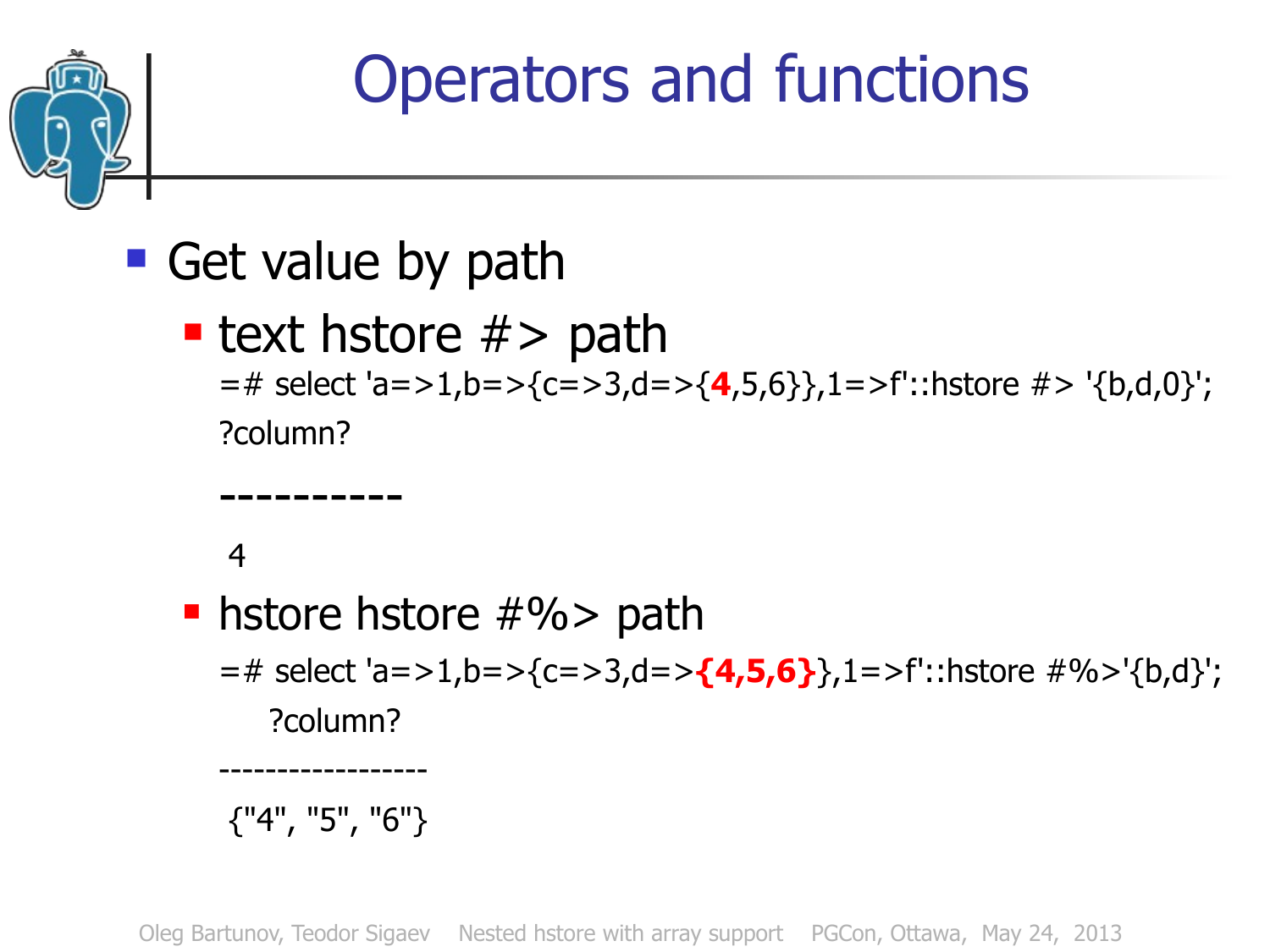

## Get array element by index

■ text hstore->integer

```
= # select '{a,b,3,4,5}'::hstore->1;
?column?
----------
b – negative index starts from the end
=# select '{a,b,3,4,5}'::hstore-> -2; 
?column? 
 ----------
4
```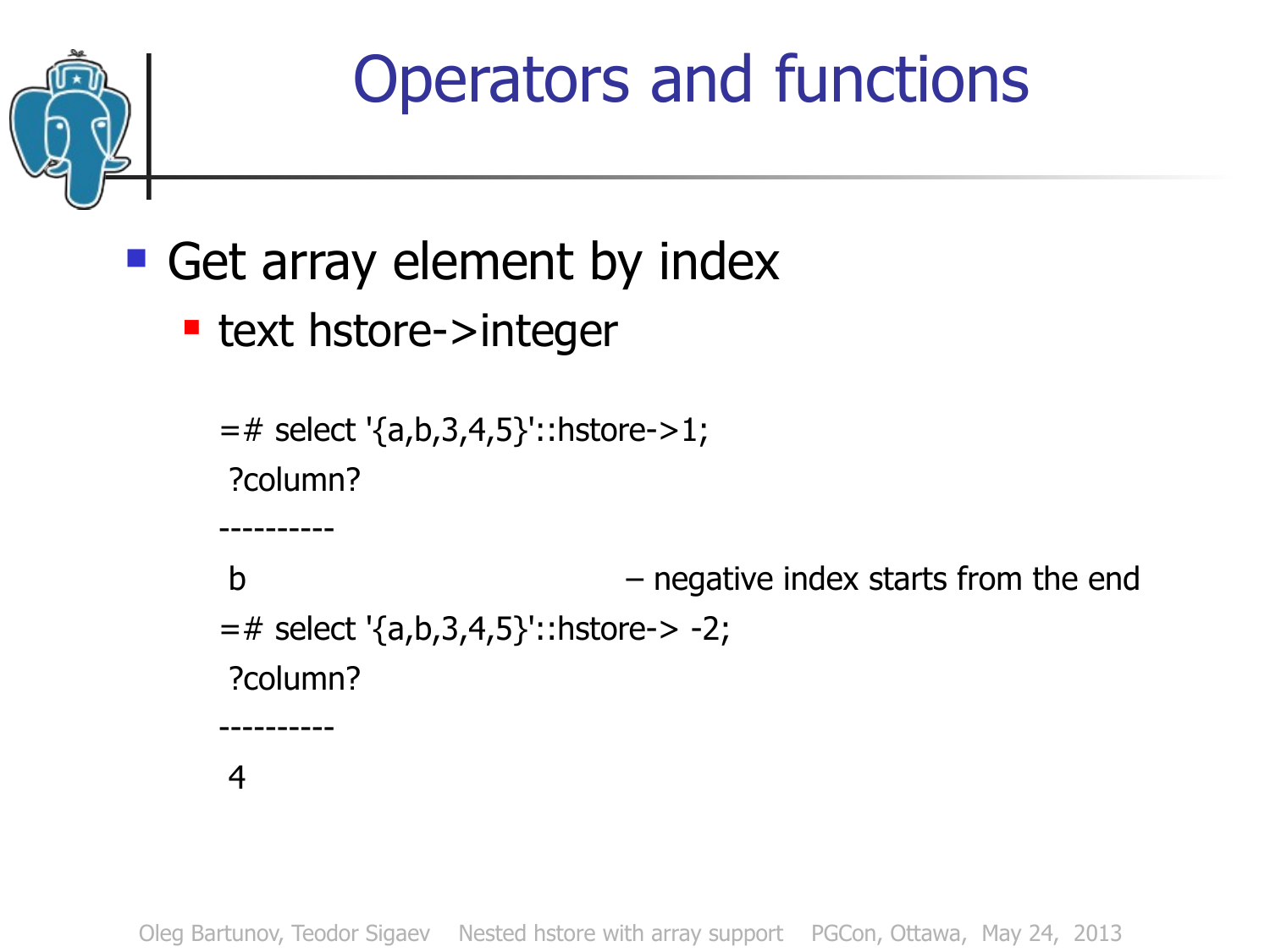

## Get array element by index

**- hstore hstore%>integer** 

```
= # select '{a,b,3,4,5}'::hstore%>1;
?column?
----------
{"b"} – negative index starts from the end
= # select '{a,b,3,4,5}'::hstore%> -2;
?column? 
----------
{"4"}
                                   Space is important :)
```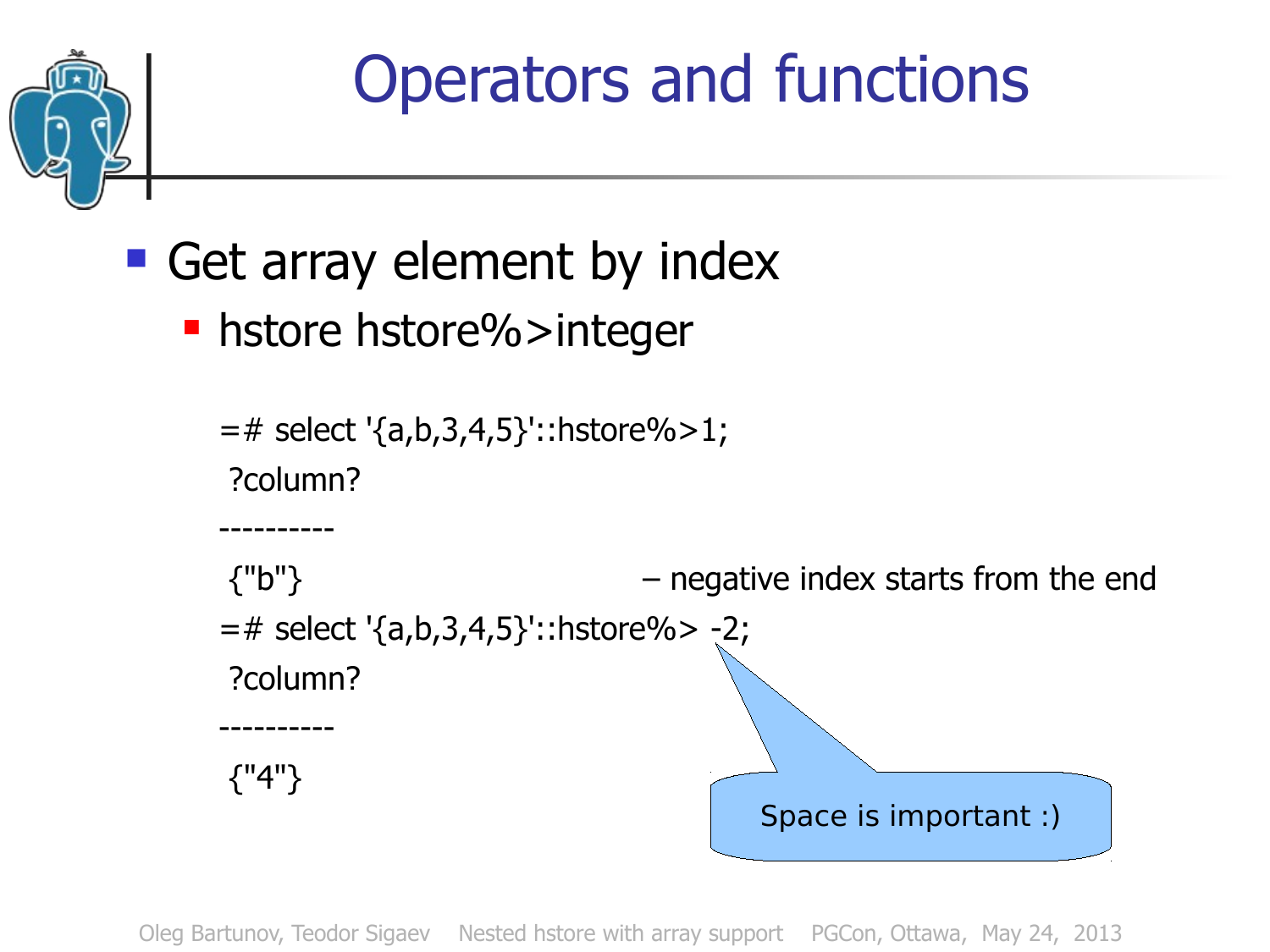

## **• Chaining operators to go deep**

=# select 'a=>1,b=>{c=>**3**,d=>{4,5,6}},1=>f'::hstore %> 'b'->'c'; ?column?

#### 3

----------

----------

=# select 'a=>1,b=>{c=>3,d=>{**4**,5,6}},1=>f'::hstore #%> '{b,d}'->0; ?column?

#### 4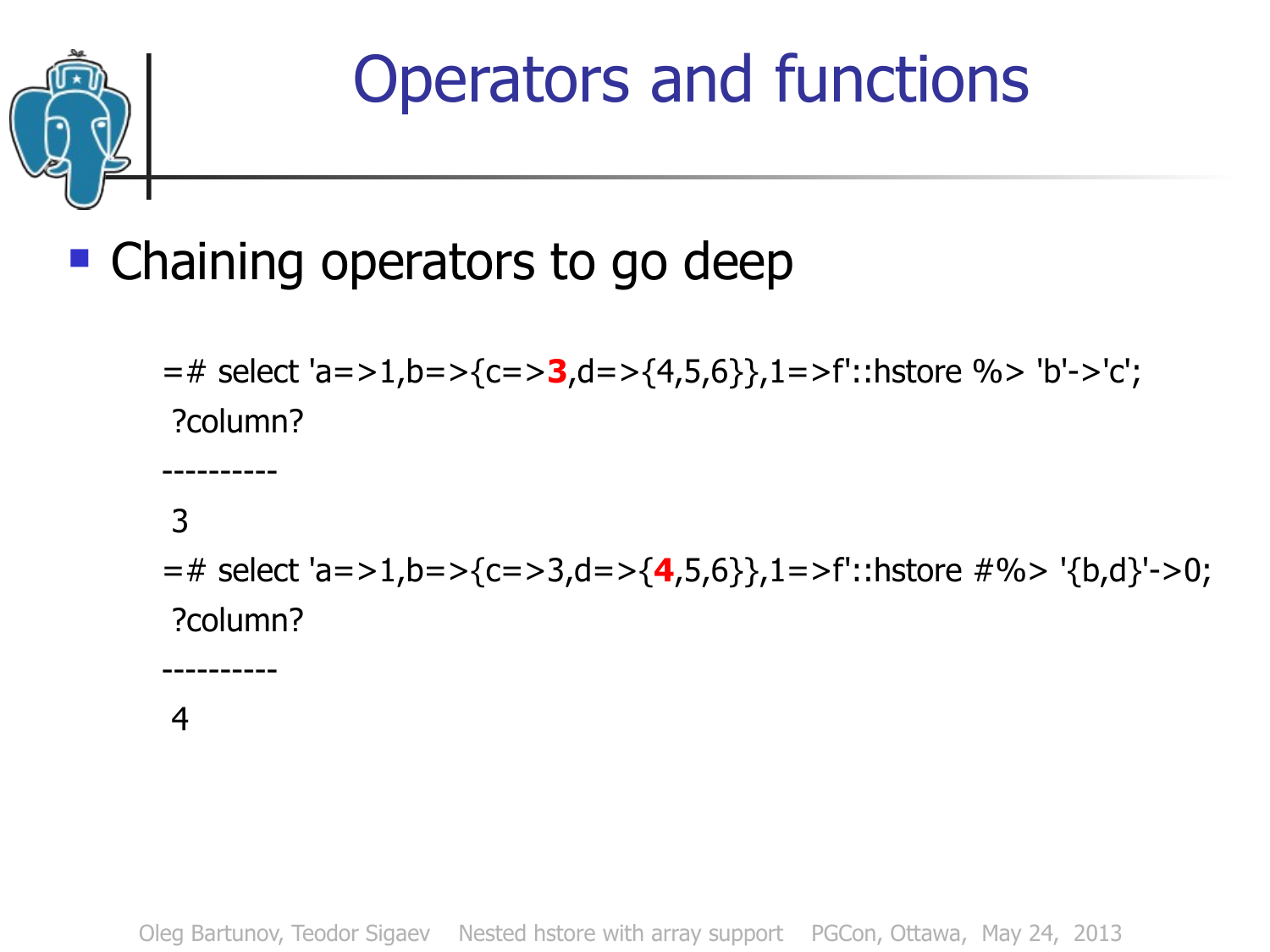

#### **histore histore II histore**

---------------------------

=# select 'a=>1,b=>{c=>3,d=>{4,5,6}}'::hstore || 'b=>{c=>4}'::hstore; ?column?

"a"=>"1", "b"=>{"c"=>"4"}

## **E** Concatenation with path hstore concat path(hstore,text[],hstore)

=# select concat\_path('a=>1,b=>{c=>3,d=>{4,5,6}}'::hstore,'{b,d}', '**1**'); concat\_path

#### "a"=>"1", "b"=>{"c"=>"3", "d"=>{"4", "5", "6", "**1**"}}

------------------------------------------------------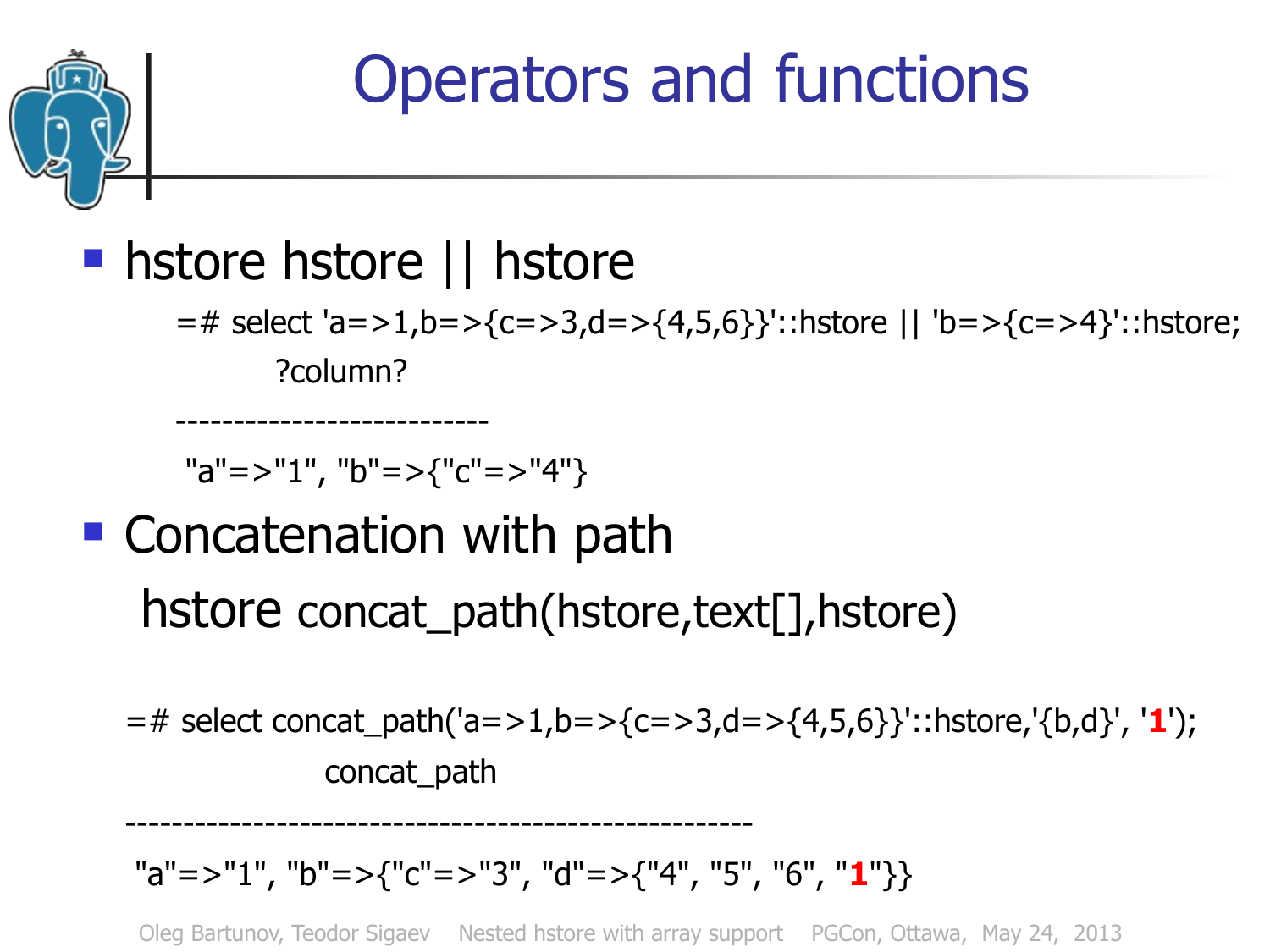

**Concatenation with path** hstore concat\_path(hstore,text[],hstore)

With empty path it works exactly as old || operator

=# select concat\_path('a=>1,b=>{c=>3,d=>{4,5,6}}'::hstore,'{}', '**a=>2**'); concat\_path

**"a"=>"2"**, "b"=>{"c"=>"3", "d"=>{"4", "5", "6"}}

------------------------------------------------------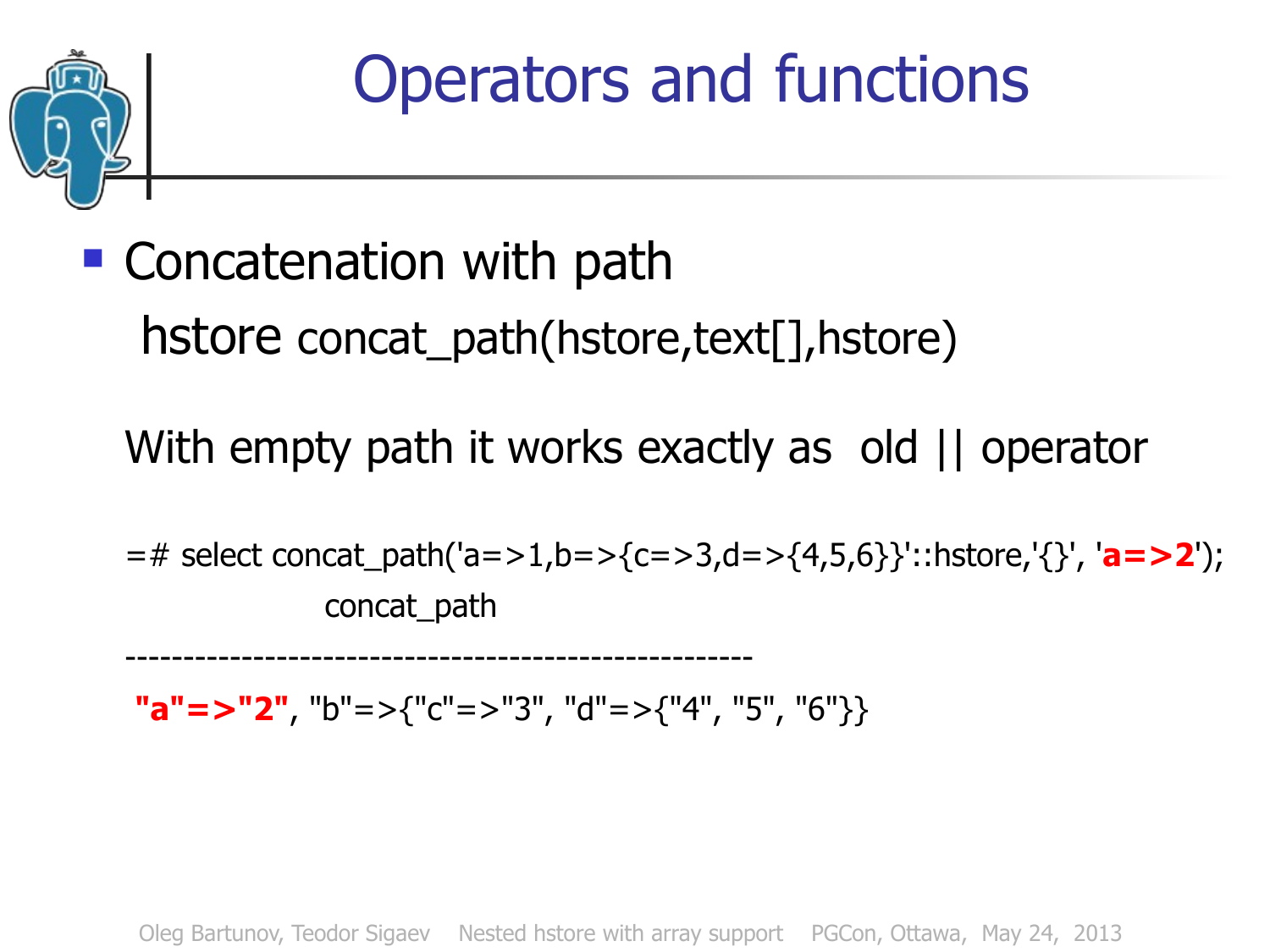

#### ■ Contains operators @>, <@ goes deep

=# SELECT 'a=>{1,2,{c=>3, x=>4}}, c=>b'::hstore @> 'a=>{{c=>3}}'; ?column?

t

----------

----------

=# SELECT 'a=>{{c=>3}}' <@ 'a=>{1,2,{c=>3, x=>4}}, c=>b'::hstore; ?column?

t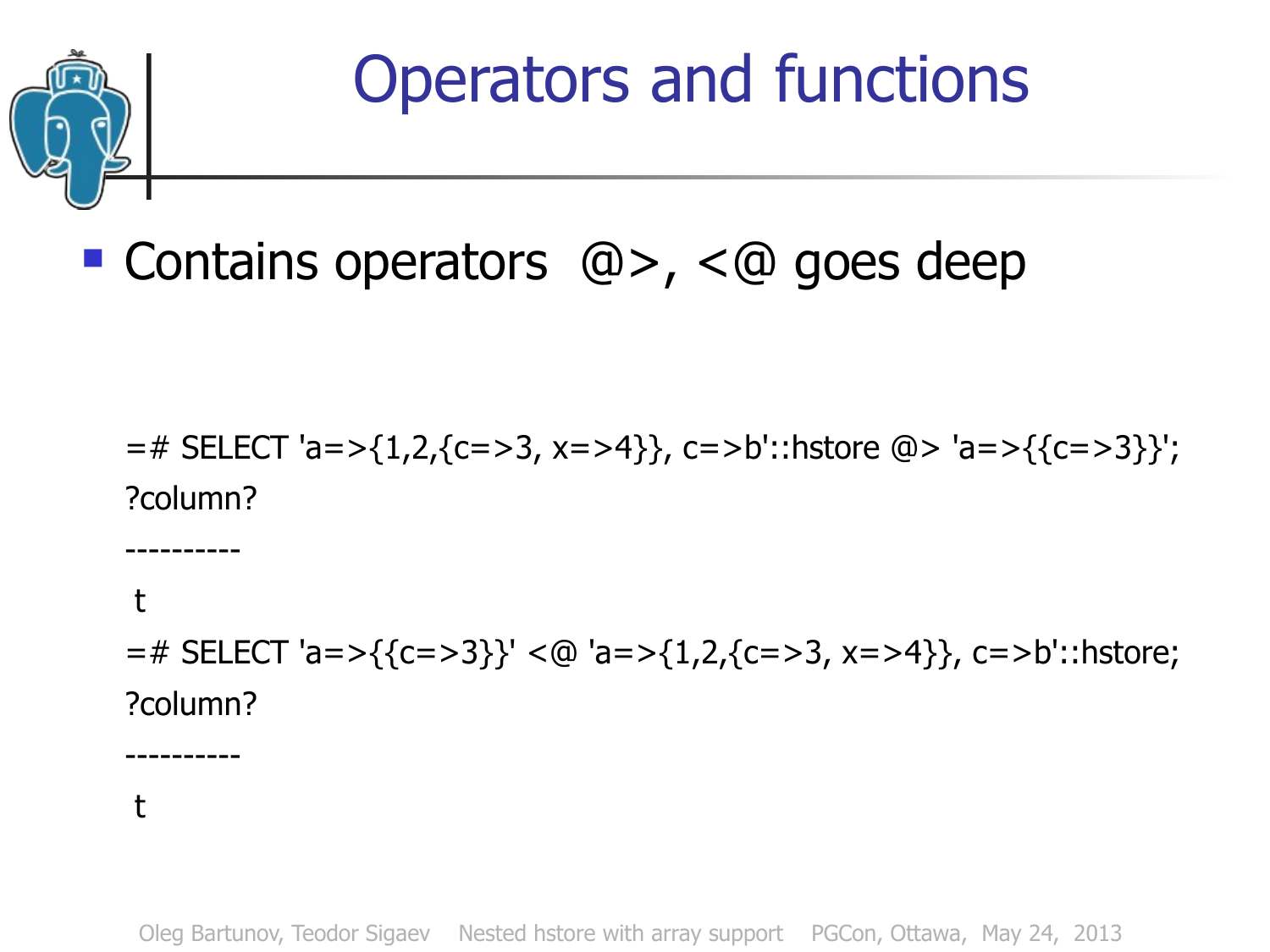

## setof hstore hvals(hstore)

```
= # SFI FCT * FROM
     hvals('{{tags=>1, sh=>2}, {tags=>3, sh=>4}}'::hstore) AS q;
        q
    ------------------------
"sh"=>"2", "tags"=>"1"
"sh"=>"4", "tags"=>"3" 
= # SELECT q->'tags' FROM
     hvals('{{tags=>1, sh=>2}, {tags=>3, sh=>4}}'::hstore) AS q;
?column?
----------
```
 1 3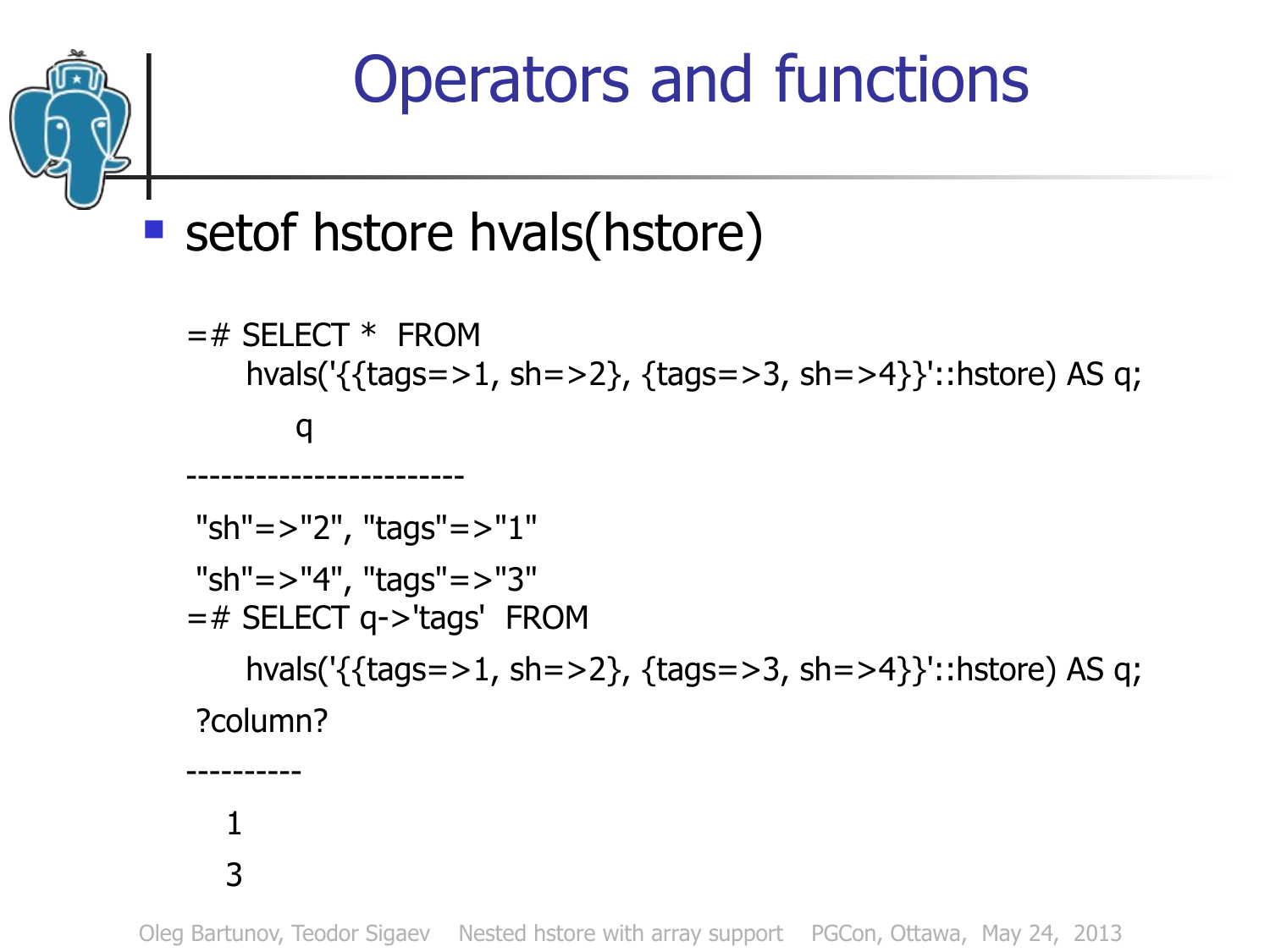

## **Setof hstore hvals (hstore, text[])**

```
= # SFI FCT * FROM
     hvals('{{tags=>1, sh=>2}, {tags=>3,sh=>4}}'::hstore,'{null,tags}');
hvals
-------
{"1"}
{"3"}
```
#### **Setof text svals(hstore,text[])**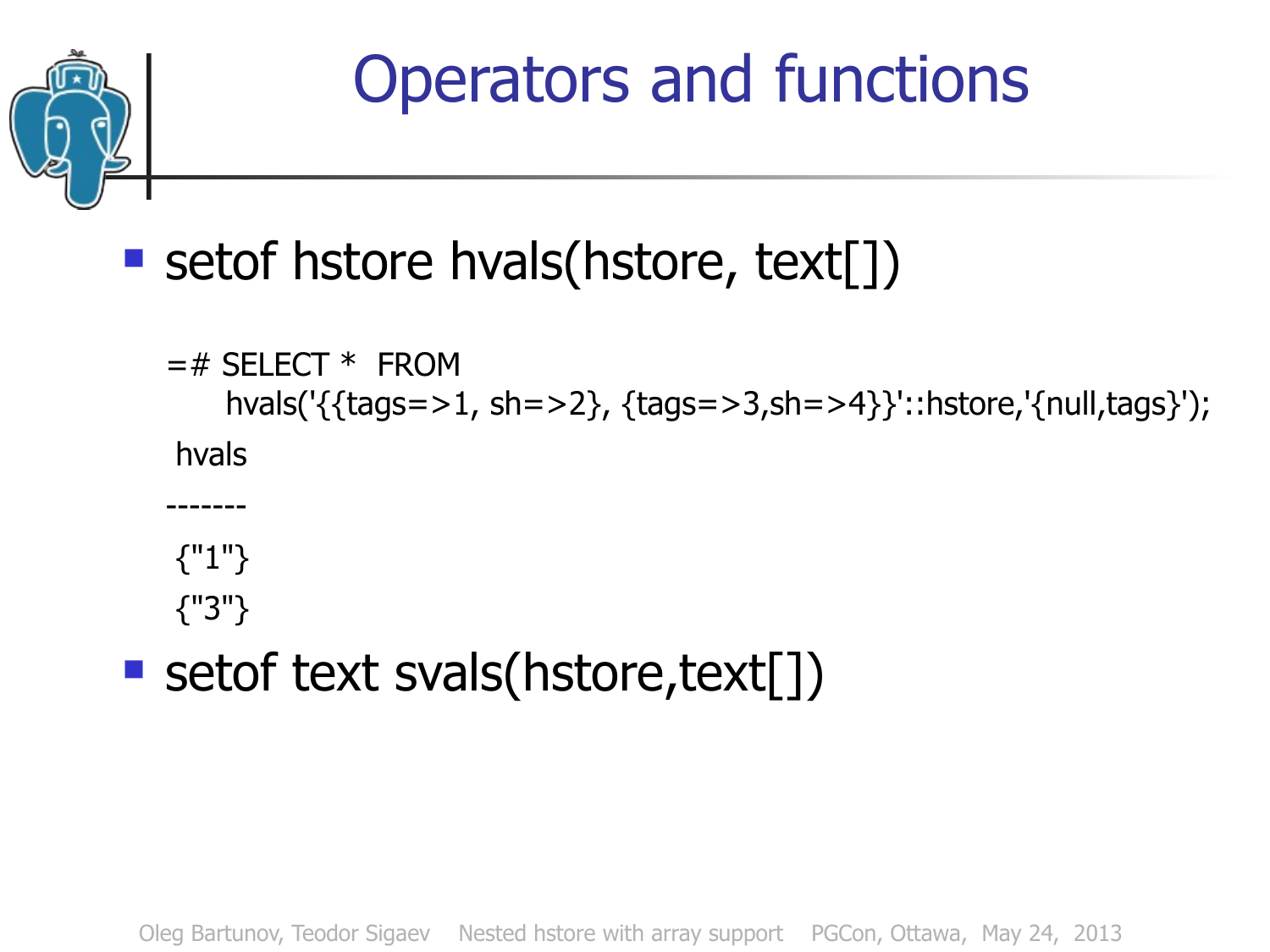

 Replace with path hstore replace(hstore,text[],hstore)

=# select replace('a=>1,b=>{c=>3,d=>{4,5,6}}'::hstore,'{b,d}', '1'); replace

"a"=>"1", "b"=>{"c"=>"3", "d"=>{"1"}}

---------------------------------------------------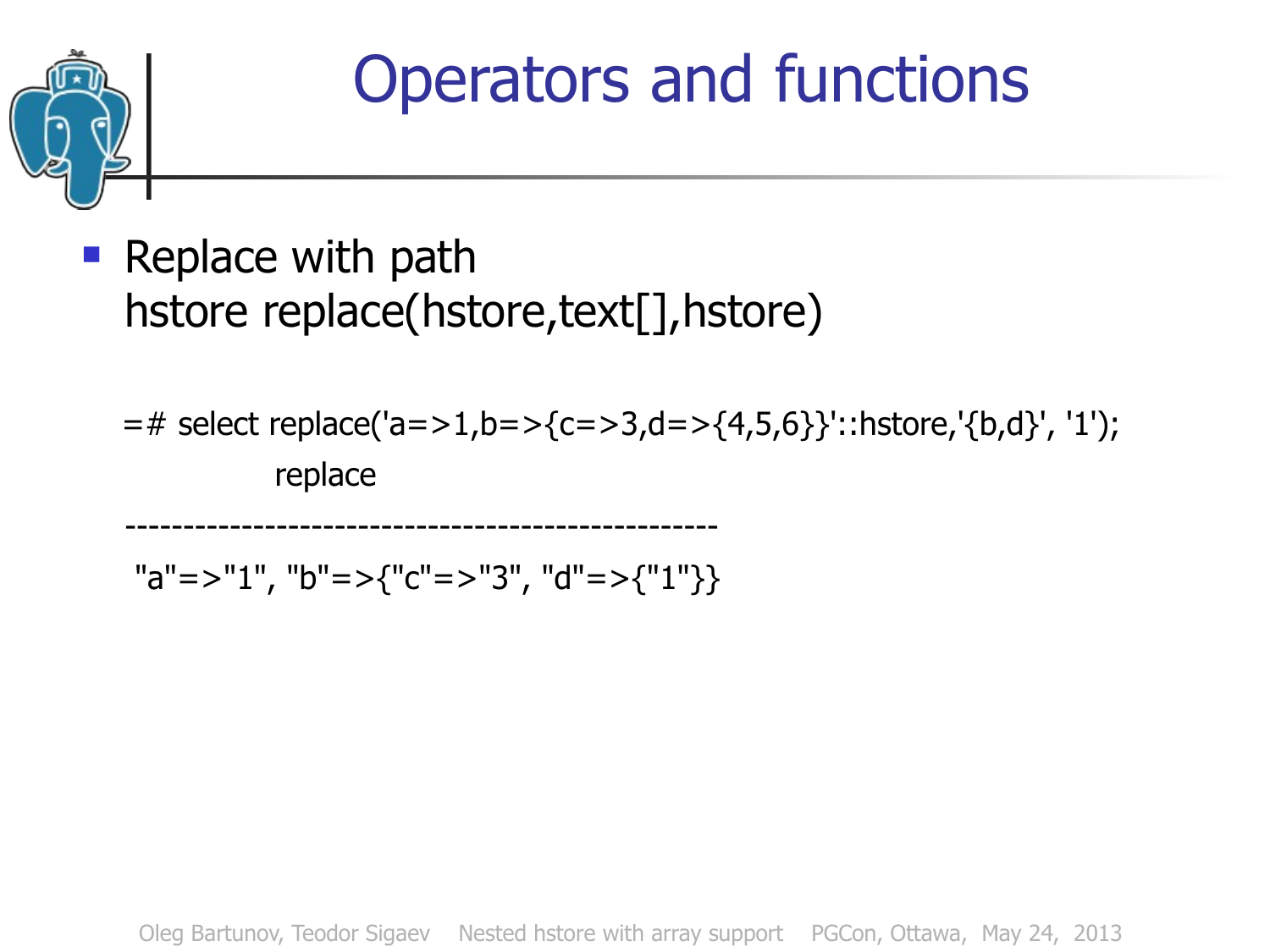

json\_to\_hstore

-------------------------------------------------

"a"=>"1", "b"=>{"c"=>"3", "d"=>["4", "5", "6"]}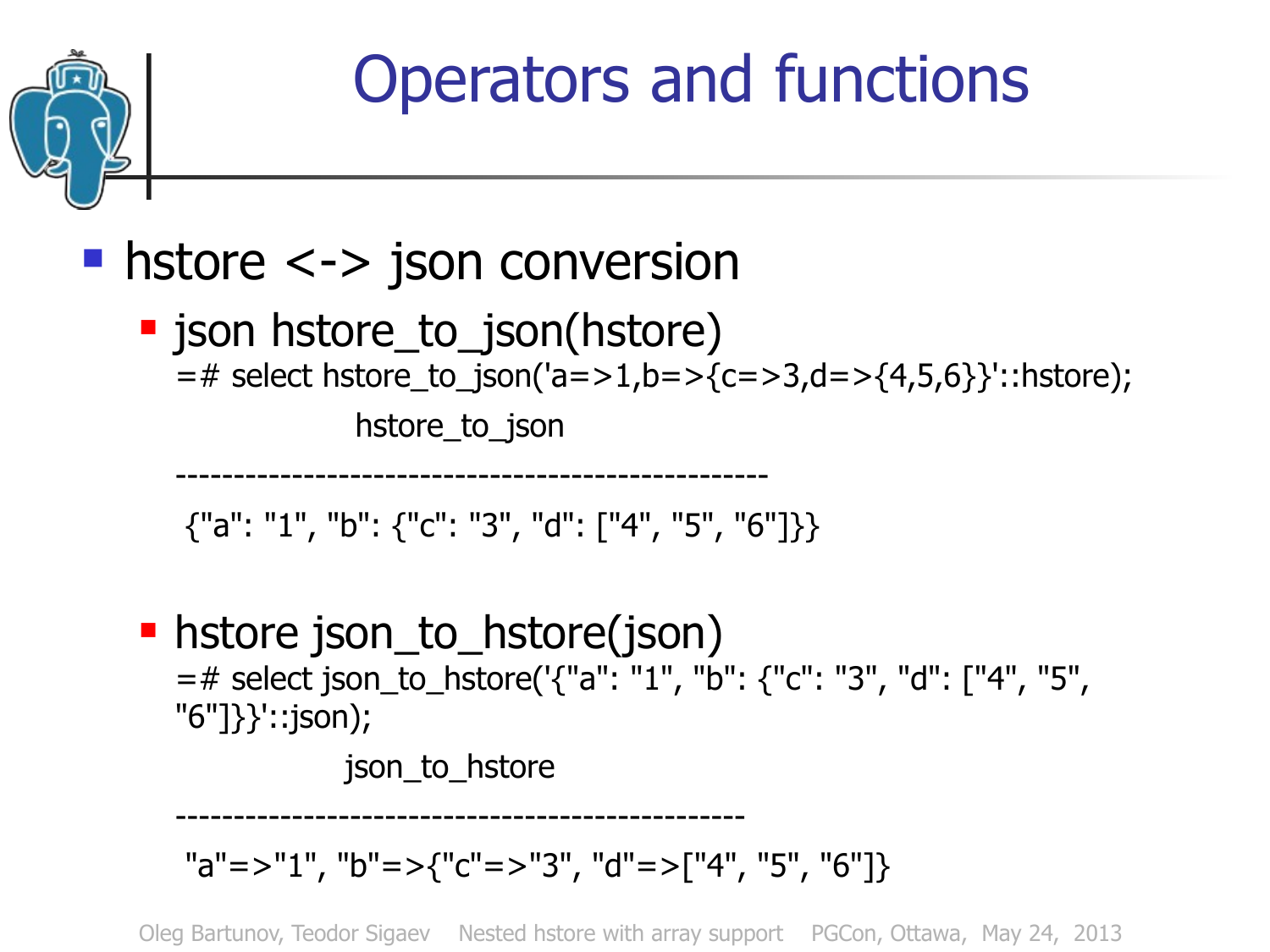

■ hstore <-> json cast

**h**store::json =# select 'a=>1'::hstore::json;

json

{"a": "1"}

------------

**g** json::hstore =# select '{"a": "1"}'::json::hstore; hstore

"a"=>"1"

----------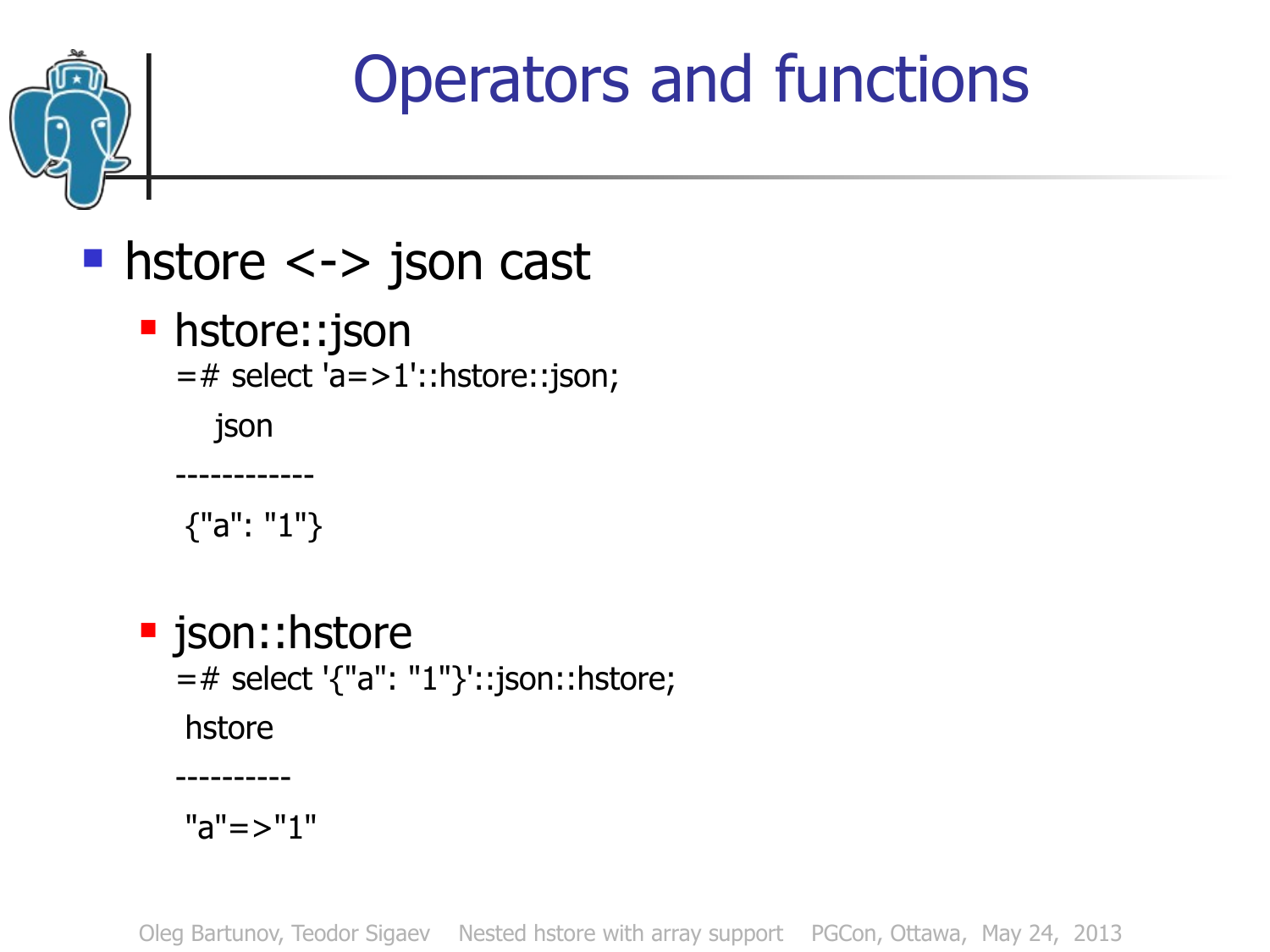

#### ■ hstore <-> json cast

Hstore has no types support as json, so :(

=# select '{"a":3.14}'::json::hstore::json; json ---------------

 ${''a}$ "3.14"}

 $=$  # select '3.14'::json::hstore::json; json

["3.14"]

----------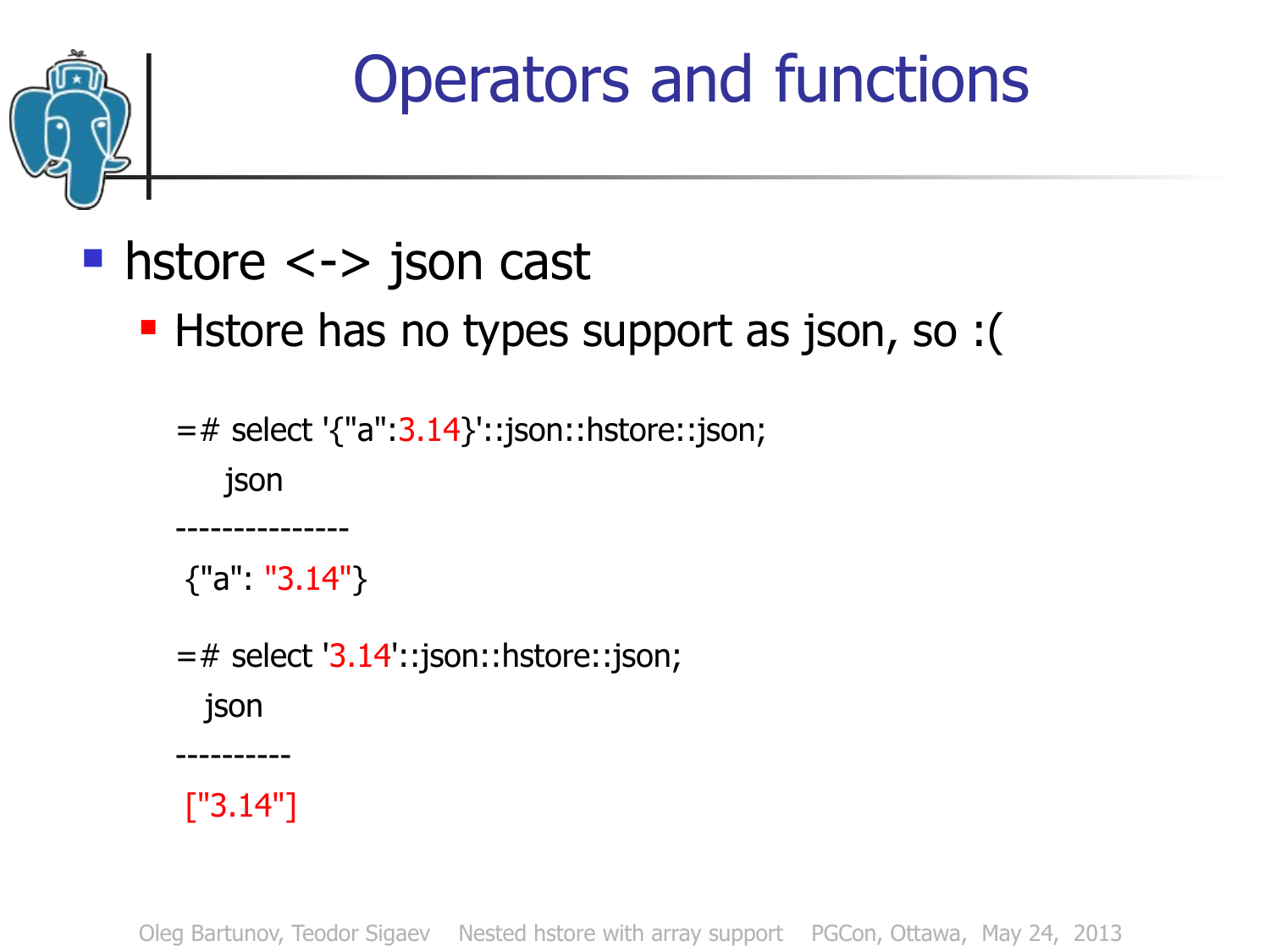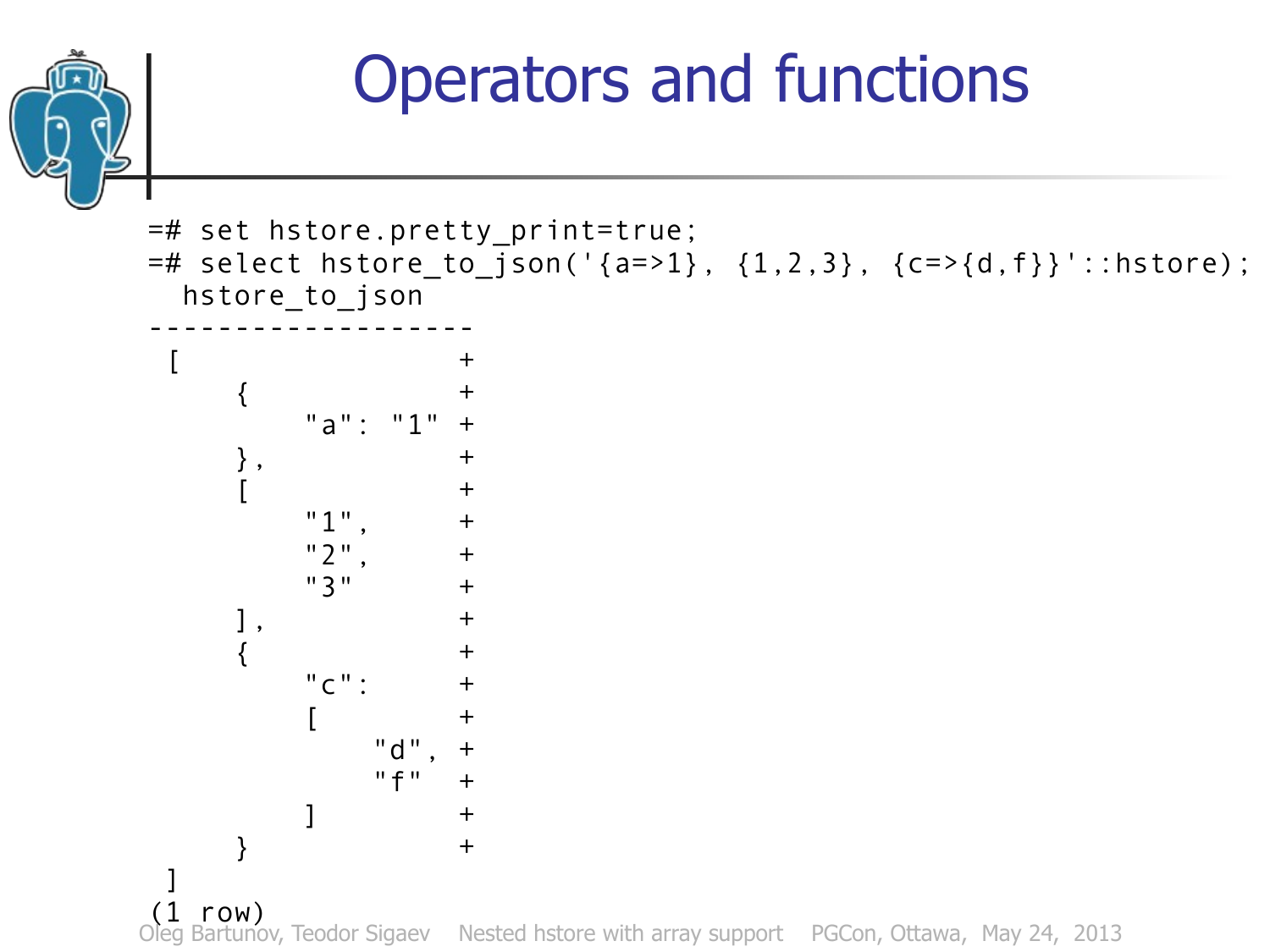

#### **There are more operators and functions** available !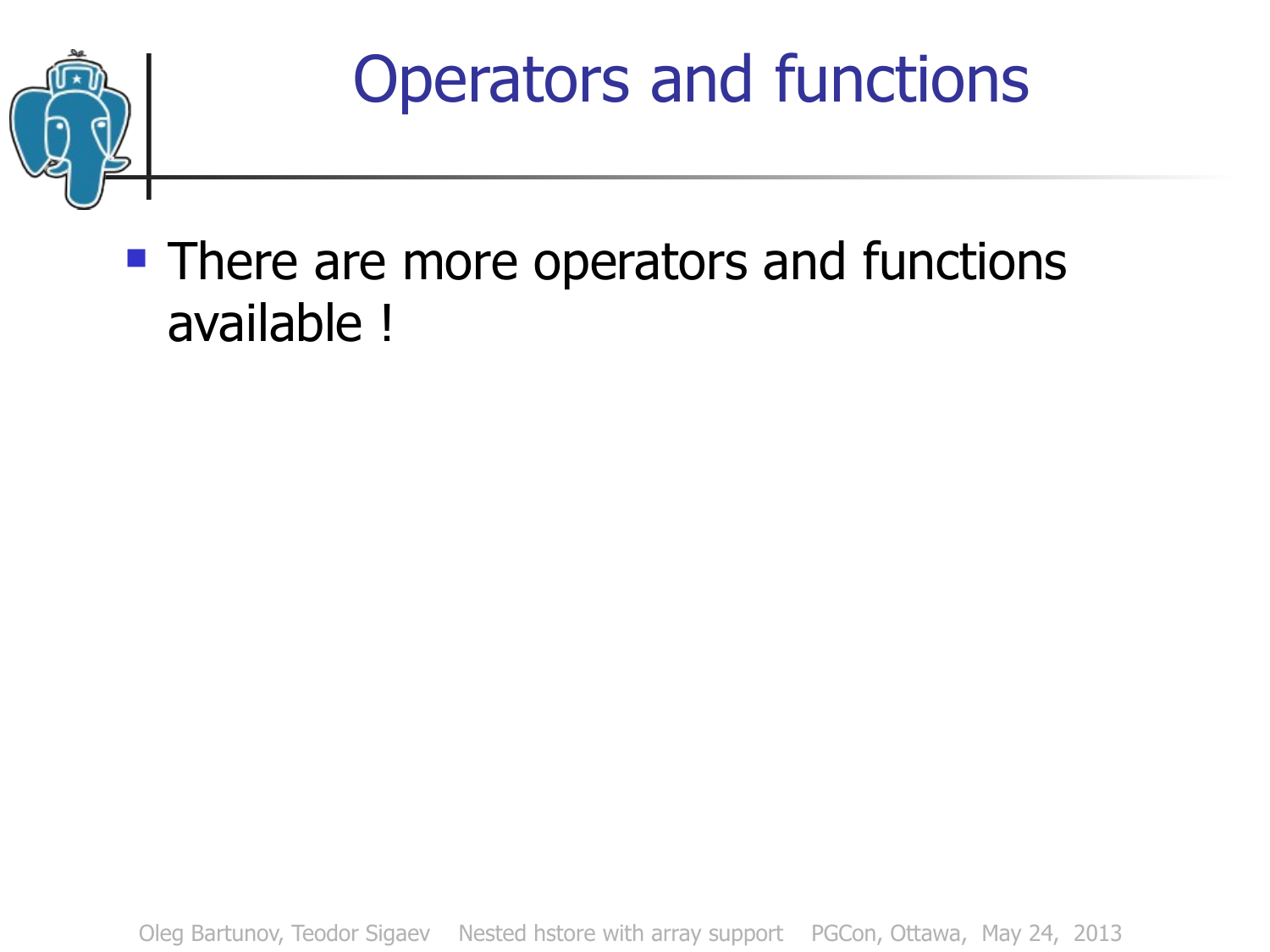

- Data
	- 1,252,973 bookmarks from Delicious in json format
	- **The same bookmarks in hstore format**
	- **The same bookmarks as text**
- Server
	- **desktop Linux, 8 GB RAM, 4-cores Xeon 3.2 GHz,**

**Test** 

- **Input performance** copy data to table
- **Access performance get value by key**
- Search performance contains @> operator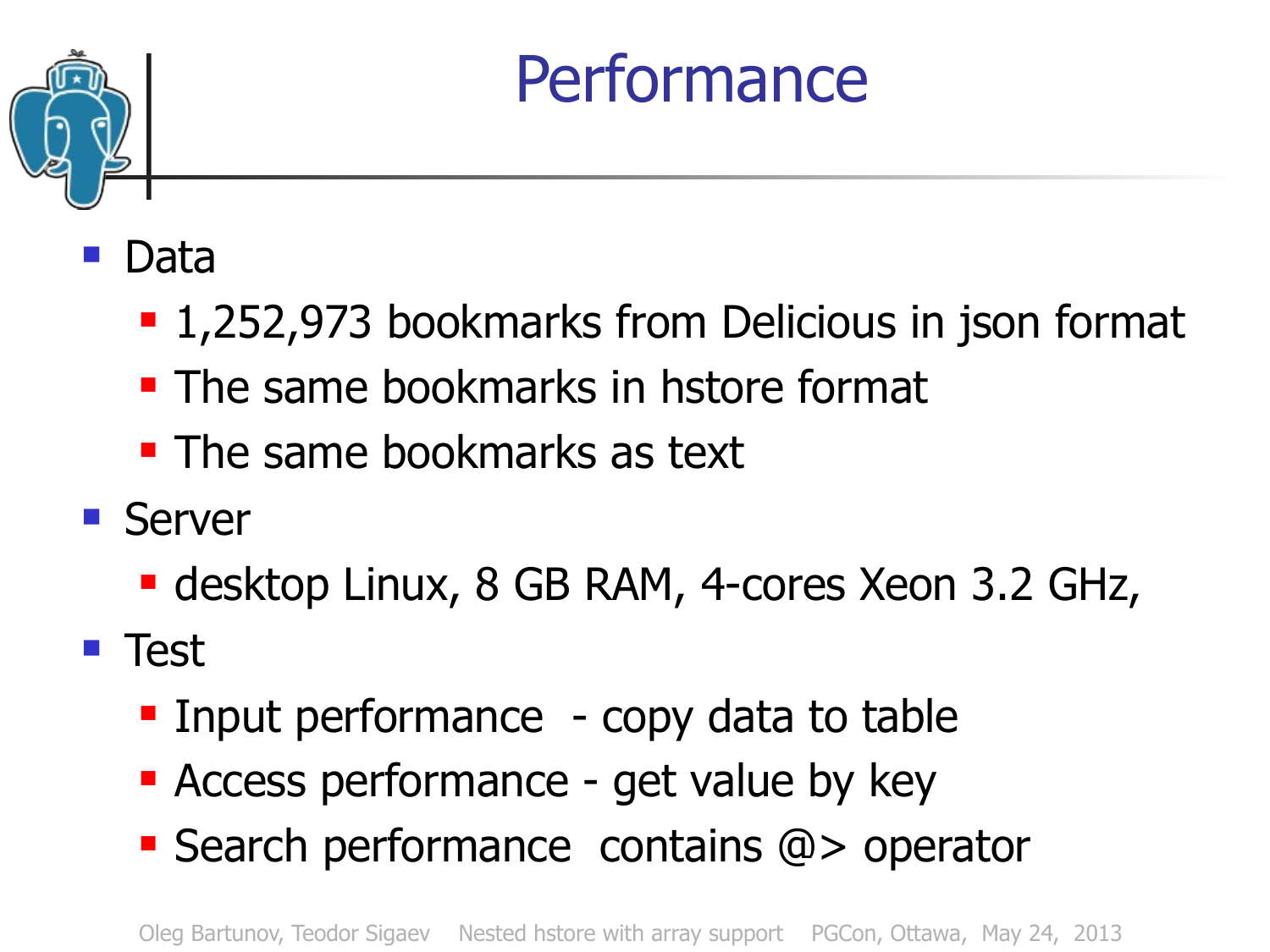#### Data

- 1,252,973 bookmarks from Delicious in json format
- **The same bookmarks in hstore format**
- **The same bookmarks as text**

```
=# \dt+
                      List of relations
 Schema | Name | Type | Owner | Size | Description
    --------+------+-------+----------+---------+-------------
 public | hs | table | postgres | 1379 MB |
public | js | table | postgres | 1322 MB
 public | tx | table | postgres | 1322 MB |
```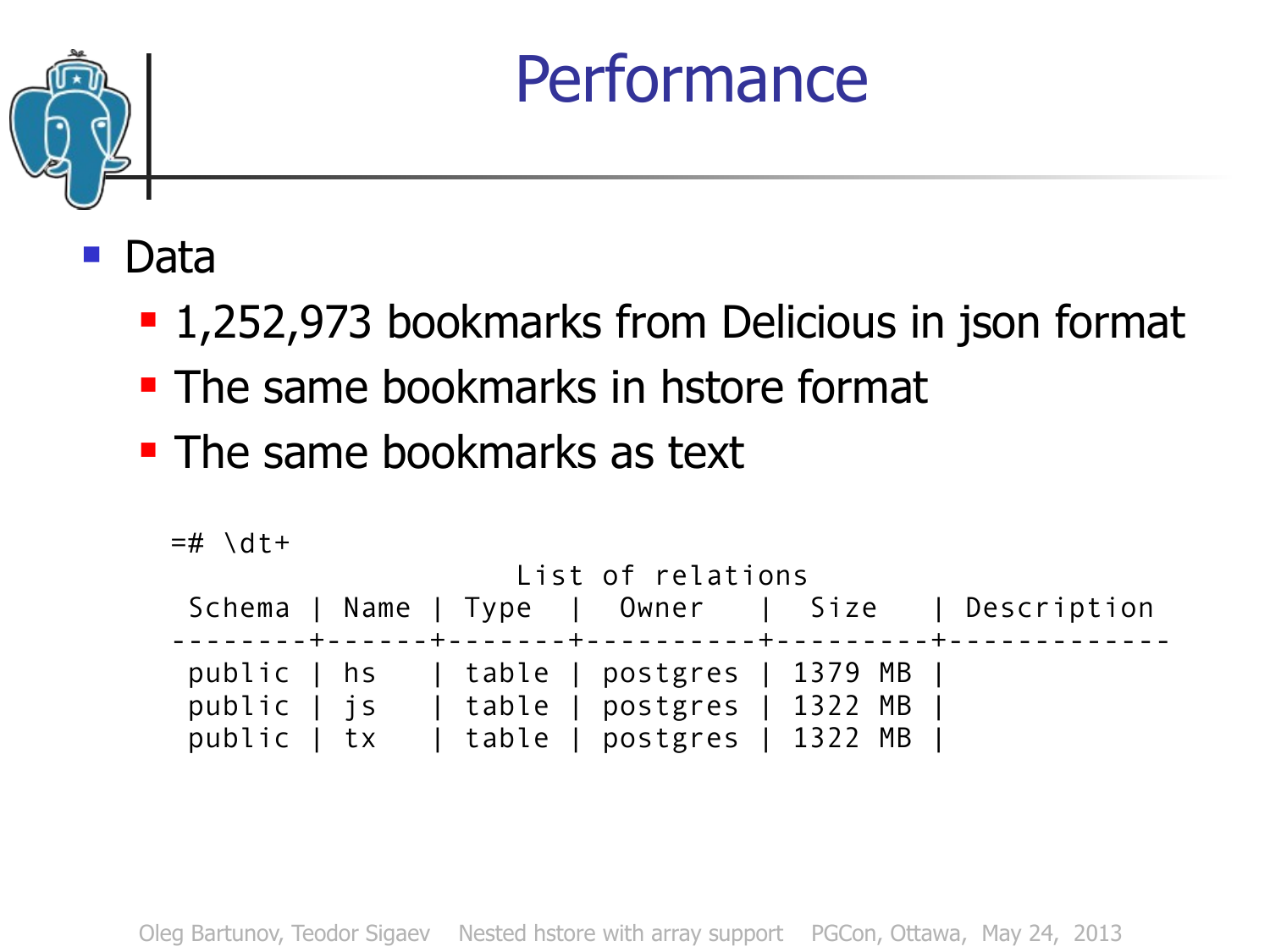#### =# select h from hs limit 1; had a structure of the contract of the contract of the contract of the contract of the contract of the contract of the contract of the contract of the contract of the contract of the contract of the contract of the contrac

```
------------------------------------------------------------------------------------------------
   "id"=>"http://delicious.com/url/b5b3cbf9a9176fe43c27d7b4af94a422#mcasas1", +
   "link"=>"http://www.theatermania.com/broadway/", +
 "tags"=> +
\left\{ \begin{array}{c} \end{array} \right.\{ +
      "tern" => "NYC".
       "label"=>NULL, +
       "scheme"=>"http://delicious.com/mcasas1/" +
\}, \qquad\{ +
       "term"=>"english", +
      "label"=>NULL. "scheme"=>"http://delicious.com/mcacas1/" +
\}, \qquad\}, \qquad\blacksquare links"=> +\left\{ \begin{array}{c} \end{array} \right.\{ +
       "rel"=>"alternate", +
       "href"=>"http://www.theatermania.com/broadway/", +
       "type"=>"text/html" +
\} +
\}, \qquad "title"=>"TheaterMania", +
  "author" => "mcasas1",
   "source"=>NULL, +
  "updated"=>"Tue, 08 Sep 2009 23:28:55 +0000",
   "comments"=>"http://delicious.com/url/b5b3cbf9a9176fe43c27d7b4af94a422", +
   "guidislink"=>"false", +
   "title_detail"=> +
\left\{ \begin{array}{c} \end{array} \right. "base"=>"http://feeds.delicious.com/v2/rss/recent?min=1&count=100", +
     "type"=>"text/plain", +
     "value"=>"TheaterMania", +
     "language"=>NULL +
\}, \qquad "wfw_commentrss"=>"http://feeds.delicious.com/v2/rss/url/b5b3cbf9a9176fe43c27d7b4af94a422"+
```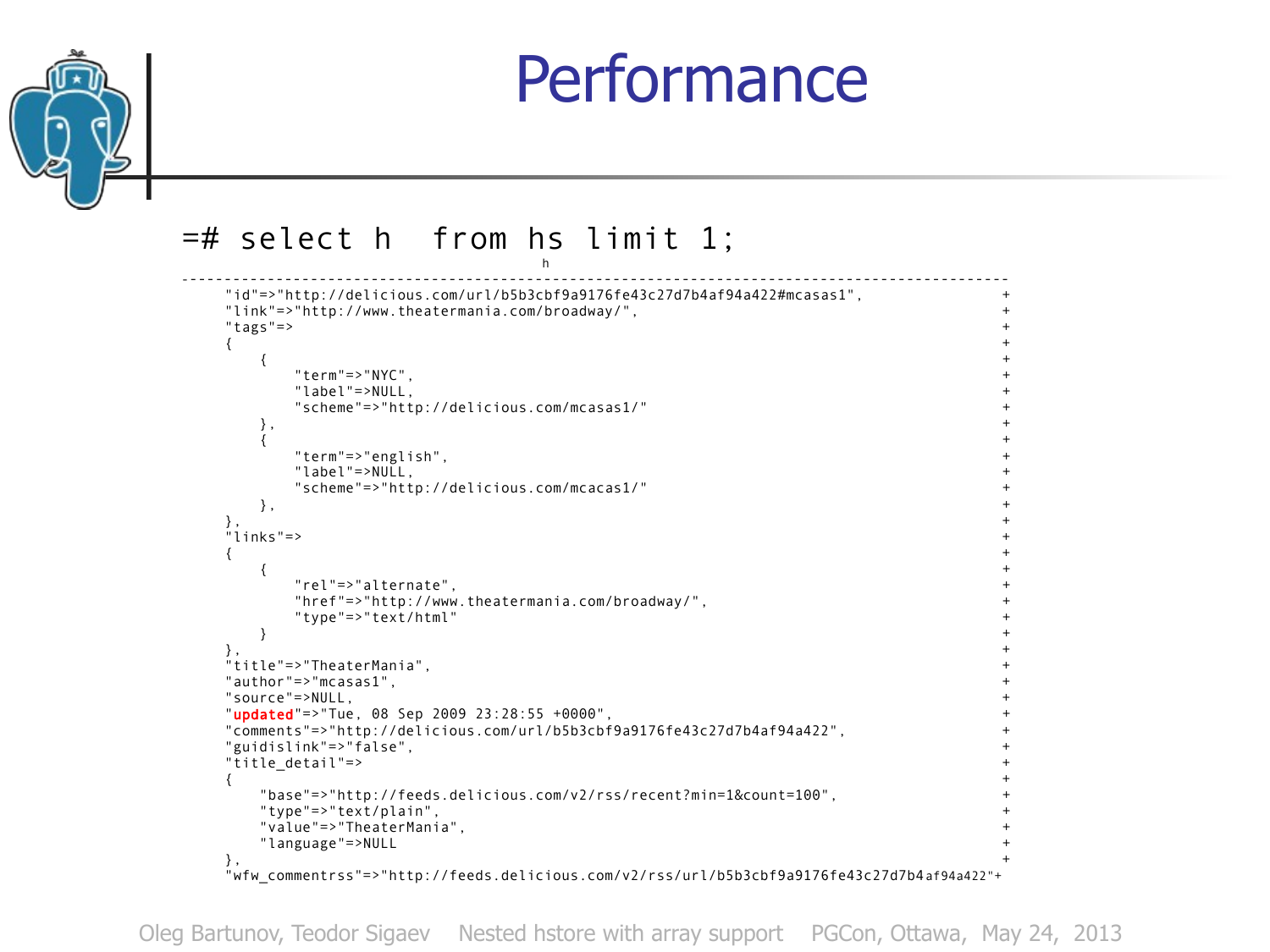#### **Input performance**

■ Copy data (1,252,973 rows) as text, json, hstore

copy tt from '/path/to/test.dump'

Text: 57 s Json: 61 s Hstore: 76 s  $-$  there is some room to speedup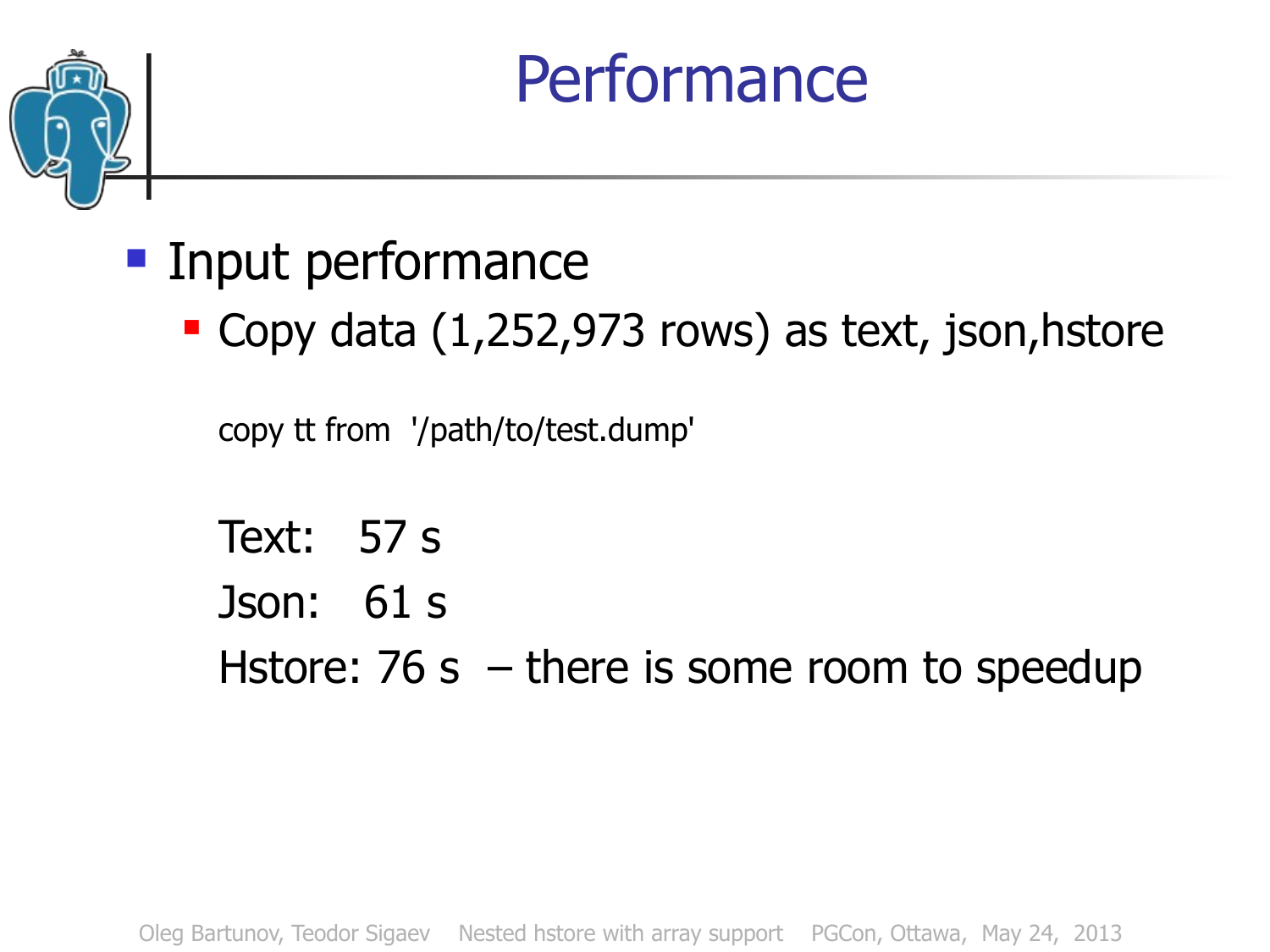- Access performance get value by key
	- **Base:** select h from hs;
	- **Histore:** select h->'updated' from hs;
	- **J**son: select j->>'updated' from js;
	- Regexp: select (regexp\_matches(t,
		- "'updated":" $(\lceil$ ^"]\*)"'))[1] from tx;
		- Base: 0.3 s
		- hstore: 0.5 s
		- Json: 11. s
		- regexp: 18.8 s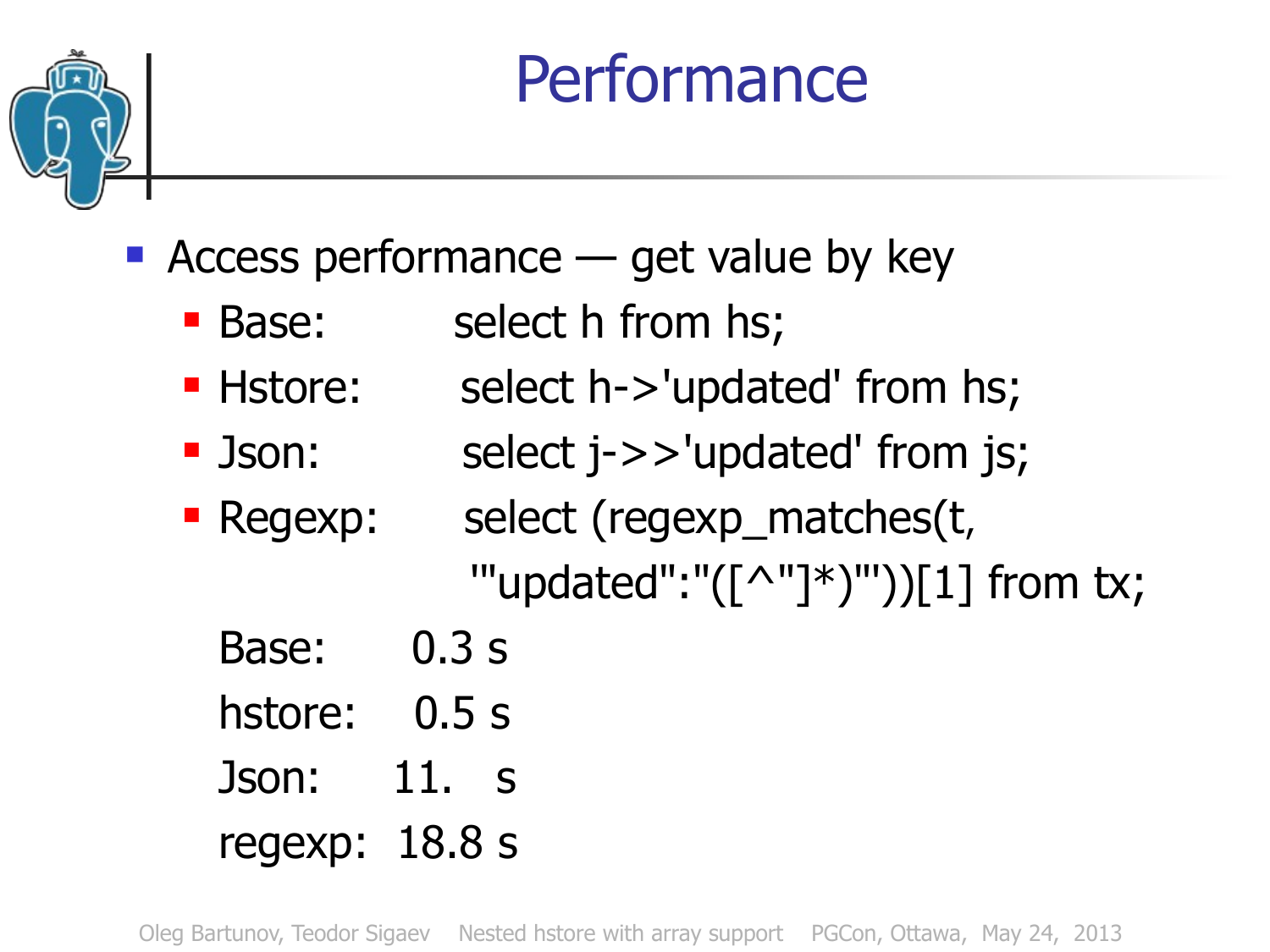

- Access performance get value by key
	- Base: 0.3 s hstore: 0.5 s Json: 11. s regexp: 18.8 s
- **Histore is**  $\sim$  **50x faster json** thanks to binary representation !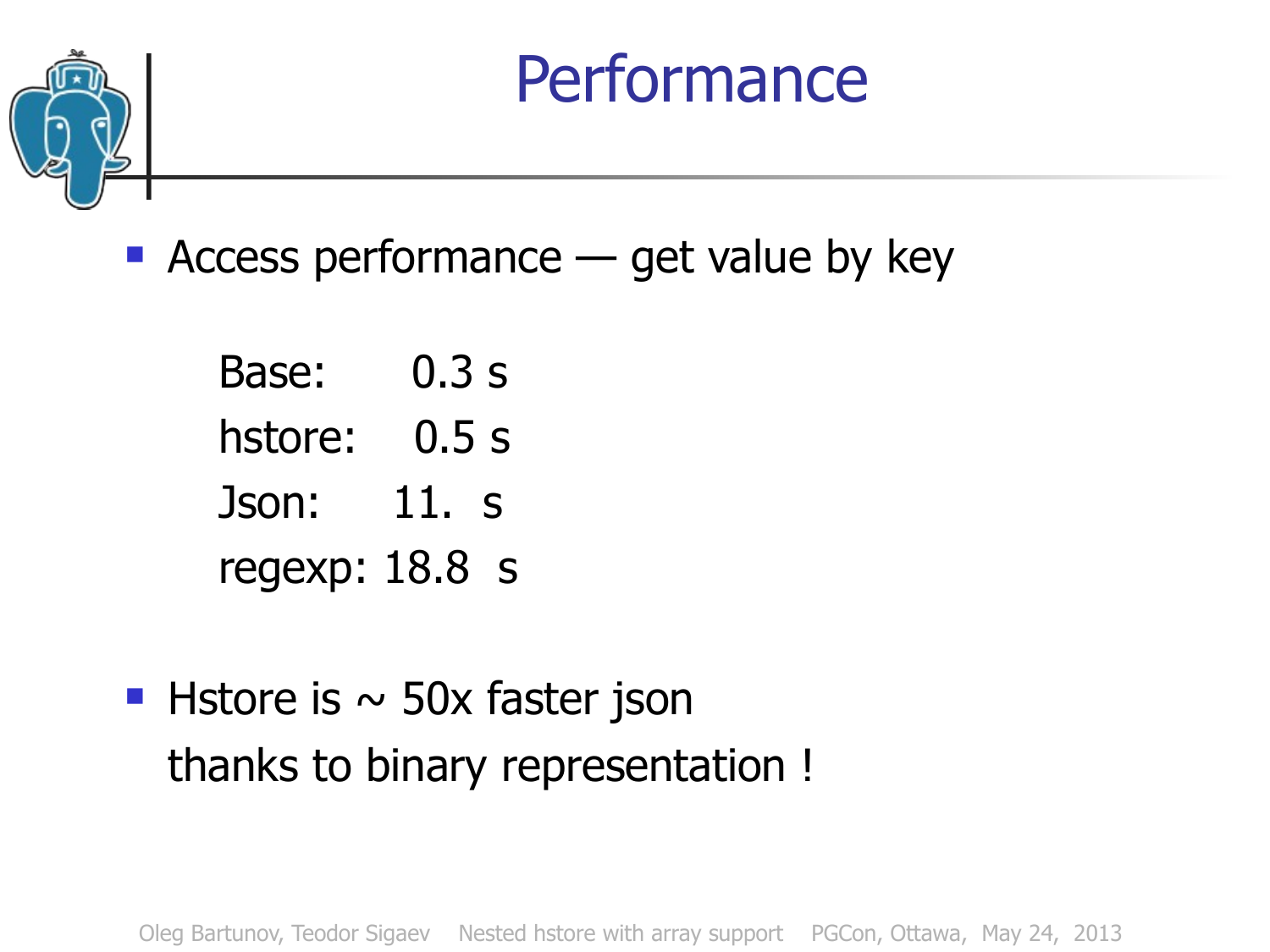



- Search performance contains @> operator
	- **Hstore segscan, GiST, GIN**

select count(\*) from hs where h  $\omega$  'tags=>{{term=>NYC}}';

**-** Json — estimation, GiST, GIN (functional indexes) exact time  $>$  estimation (there are may be many tags)

select count(\*) from js where  $j#>>$ '{tags,0,term}' = 'NYC';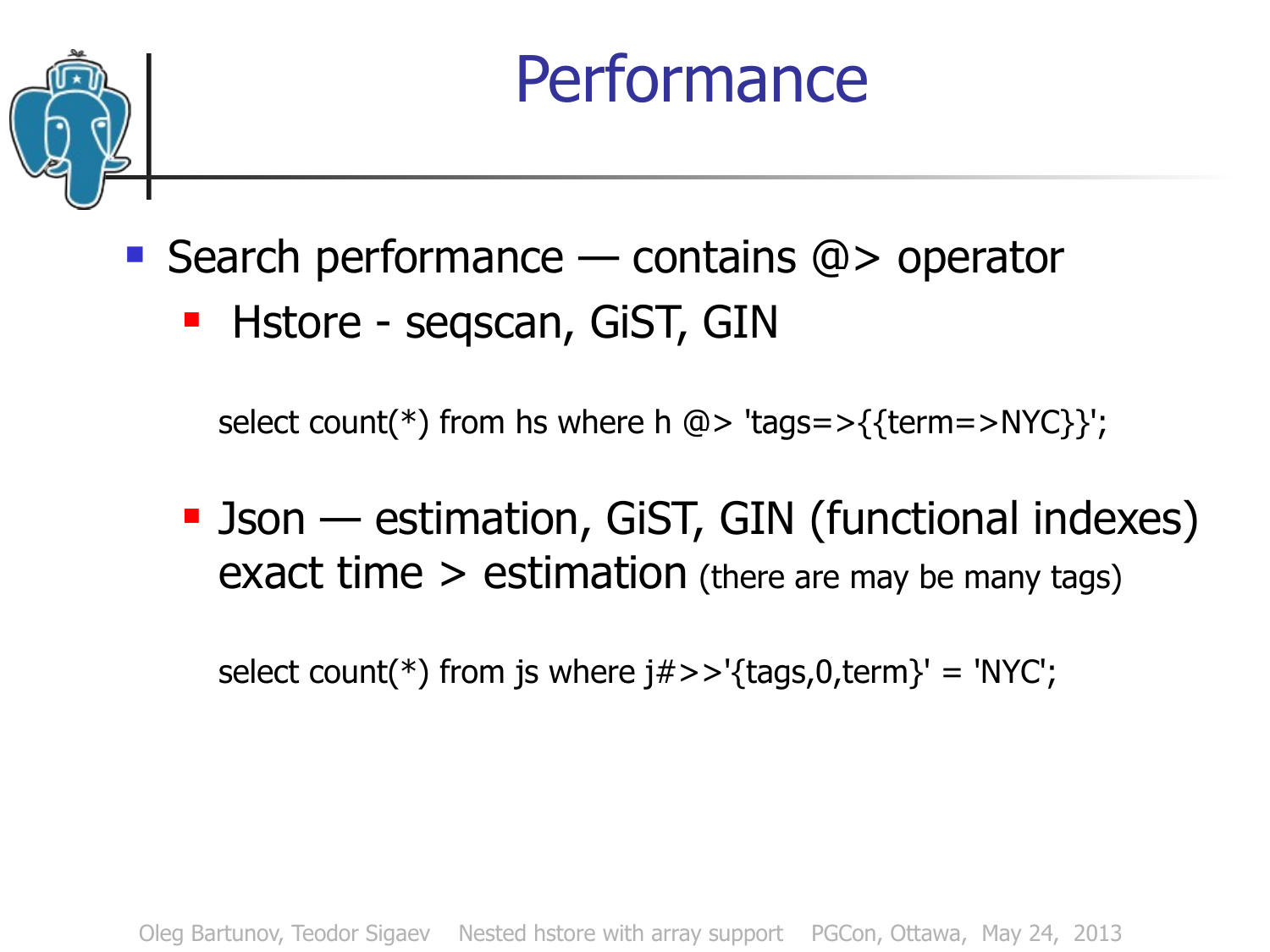

■ Search performance — contains @> operator

#### **- Hstore - segscan, GiST, GIN**  100s 400s - create index 64MB 815MB 0.98s 0.3s 0.1s 3x 10x

**-** Json — estimation, GiST, GIN (functional indexes) 130s 500s - create index 12s 2s 0.1s

6x 120x

Recheck (GiST) calls json\_to\_hstore()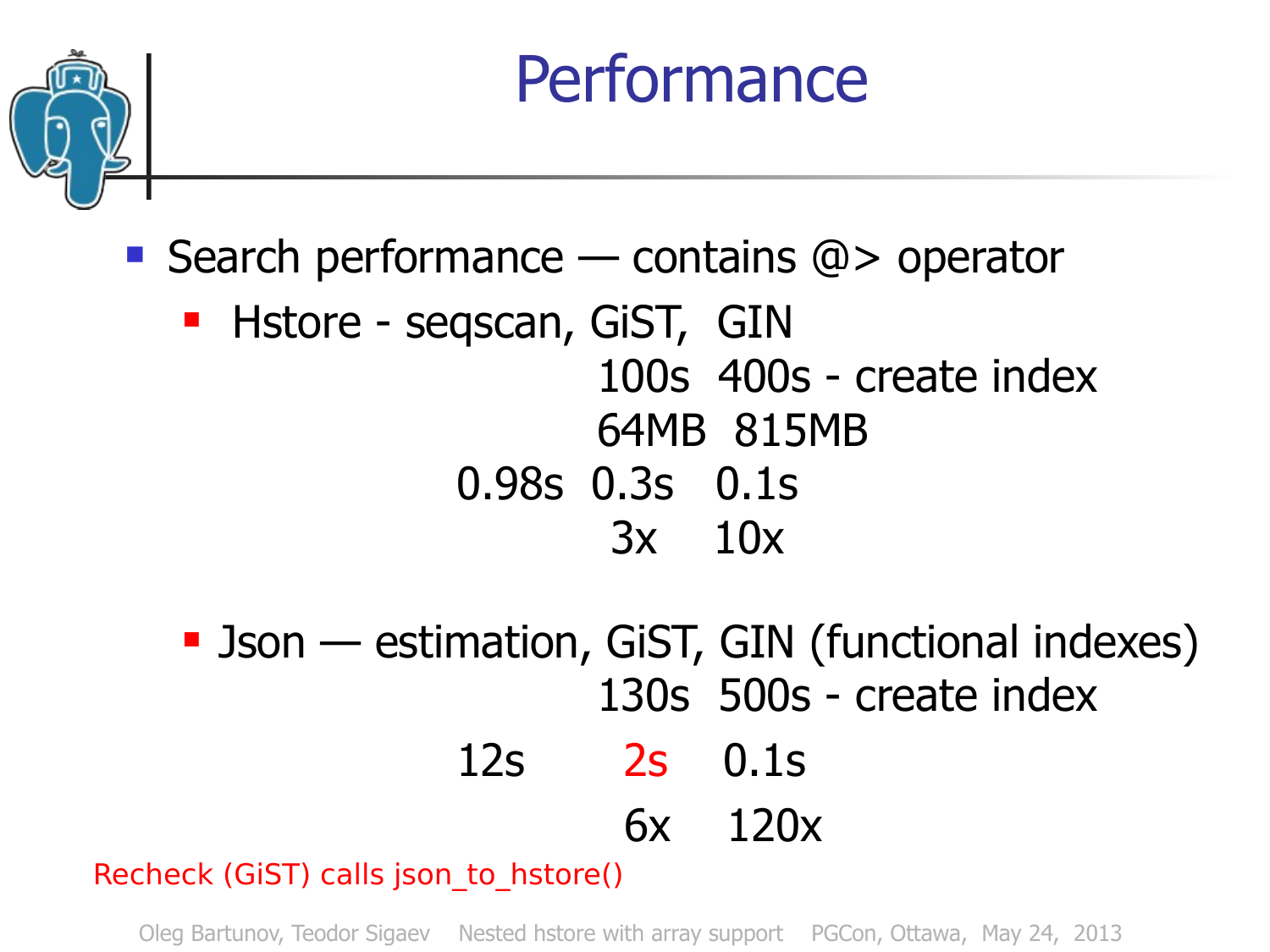



- **Histore is now nested and supports arrays Document-based model !**
- **Histore access to specified field is fast** (thanks to binary representation)
- **Histore operators can use GiST and GIN** indexes
- **De Json users can use functional GIN index** and get considerable speedup
- **Histore's binary representation can be used** by json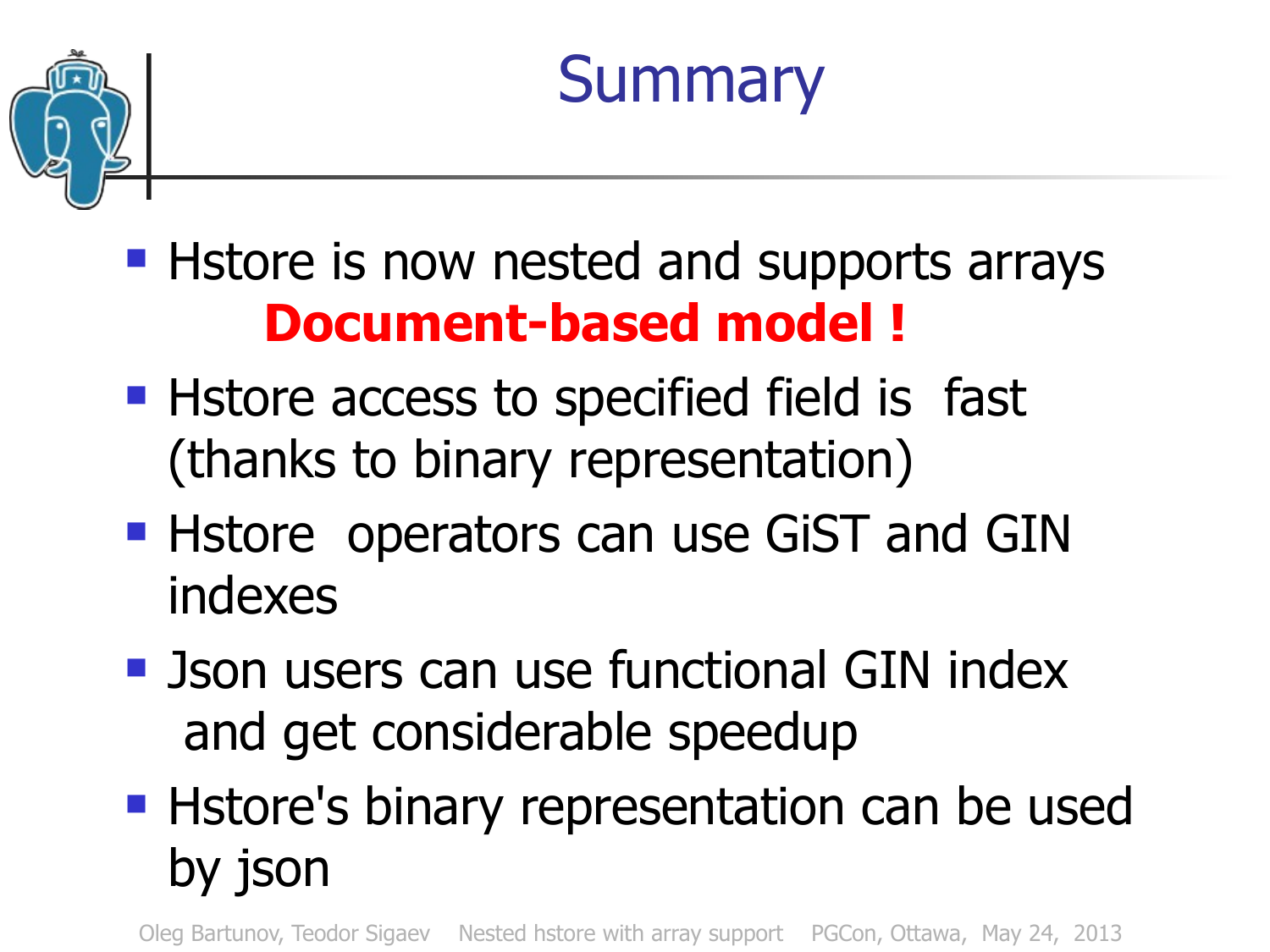

Development plans

- **Speedup hstore input**
- **Histore query language hpath, hquery?**
- **Better indexing SP-GiST-GIN hybrid index**
- **Statistics support (challenging task)**
- **Types support (?)**
- **Documentation**
- Submit patch for 9.4
- **Add binary representation to json**
- Add index support for json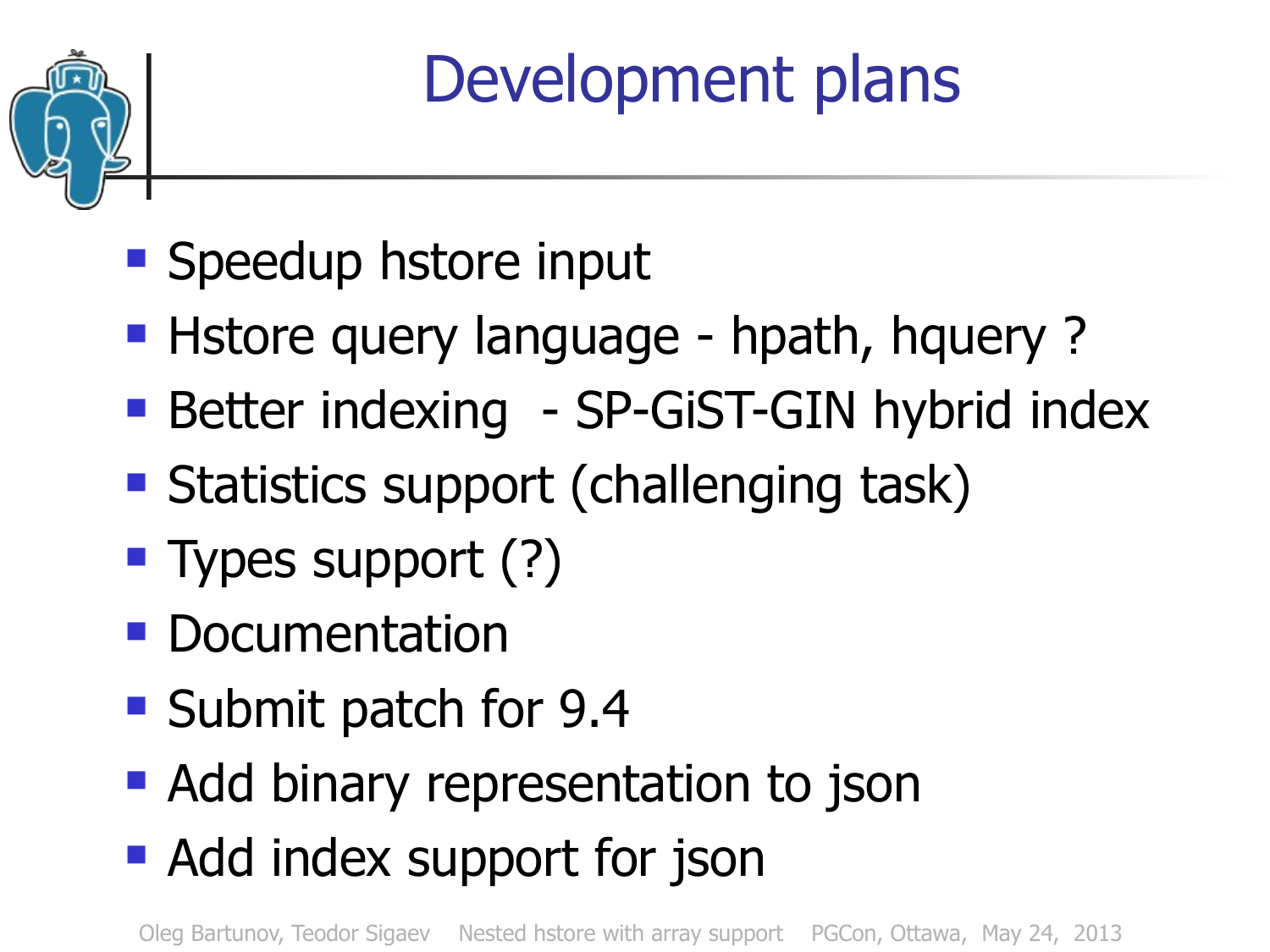



#### **Patch to master branch is available**

[http://www.sigaev.ru/misc/nested\\_hstore-0.15.patch.gz](http://www.sigaev.ru/misc/nested_hstore-0.15.patch.gz)